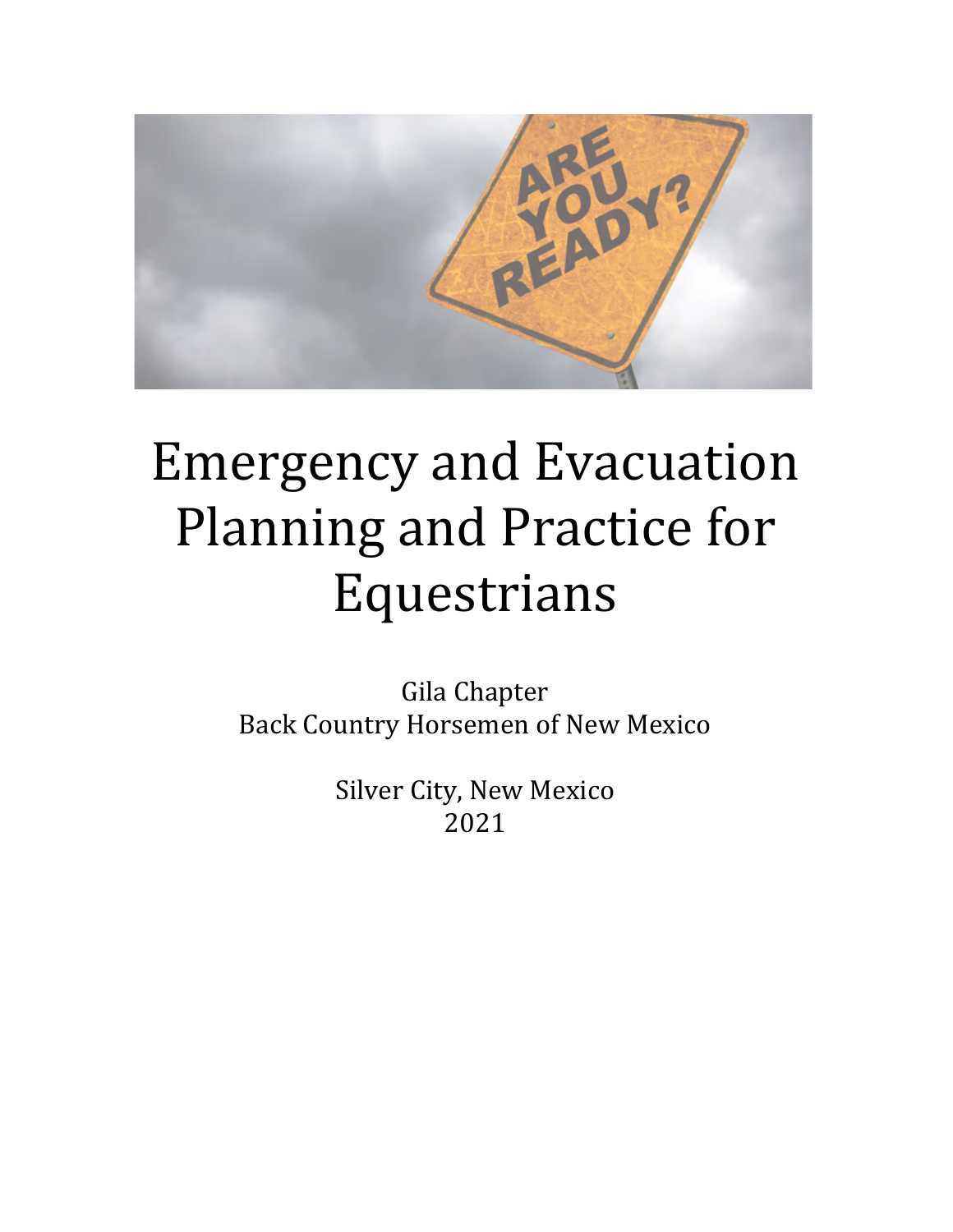## **Contents**

| Check lists. 155 |  |
|------------------|--|
|                  |  |
|                  |  |
|                  |  |
|                  |  |
|                  |  |
|                  |  |
|                  |  |
|                  |  |
|                  |  |
|                  |  |
|                  |  |
|                  |  |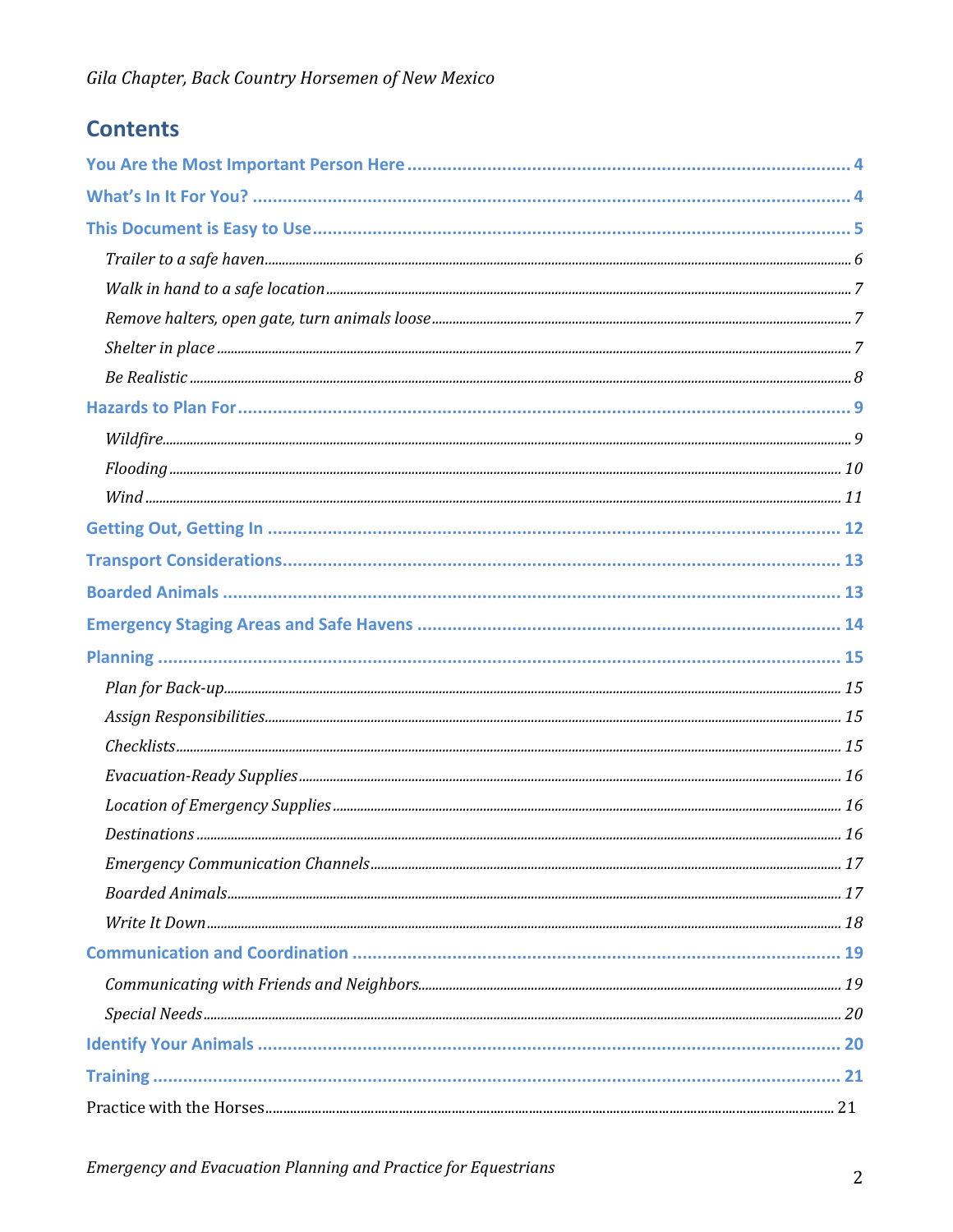| $\label{prop:main} Trailering\ _{}} 21$ |  |
|-----------------------------------------|--|
|                                         |  |
|                                         |  |
|                                         |  |
|                                         |  |
|                                         |  |
|                                         |  |
|                                         |  |
|                                         |  |
|                                         |  |
|                                         |  |
|                                         |  |
|                                         |  |
|                                         |  |
|                                         |  |
|                                         |  |
|                                         |  |
|                                         |  |
|                                         |  |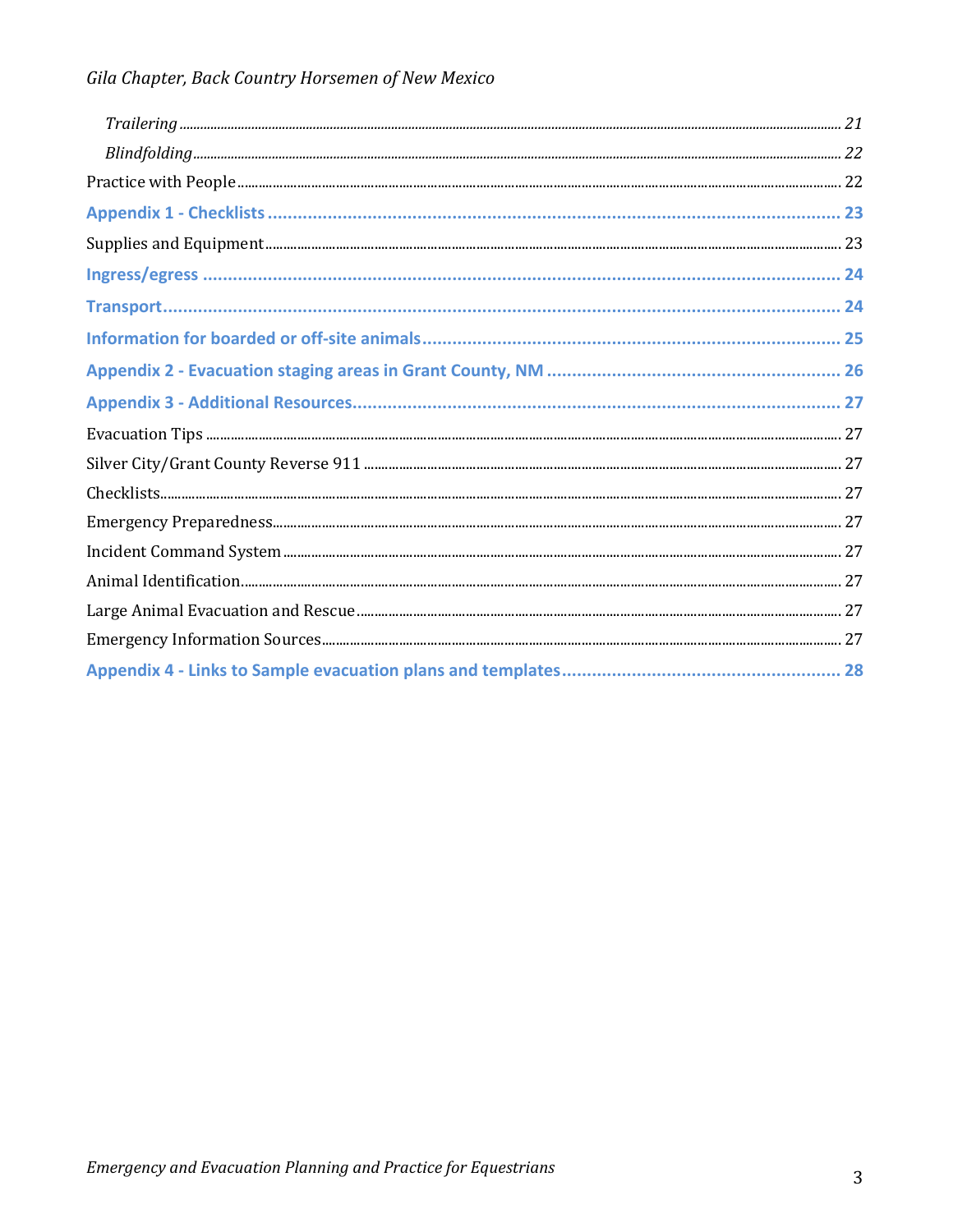## **You Are the Most Important Person Here**



*Your safety comes first and it is your first priority*. You cannot help your family or your pets and livestock if you are injured or unprepared. Make vour evacuation plans before an emergency occurs.

If you get word that your area is under threat or being evacuated, start the move-out process immediately with your plan in mind and hand. Emergencies in general and wildfires in particular—are unpredictable and can spread rapidly. As soon as you hear of a voluntary or mandatory evacuation, begin to implement your plan; organizing necessities and loading your animals *will take longer than you expect*.

## **What's In It For You?**

You are an equestrian. You rely on and have a significant investment in your animals. They rely on you to keep them safe; your daily routine does that well.

Consider that your daily routine can fall apart in emergencies. When you need to evacuate your animals to a safe location, the road you normally use to move to and from your barn or pasture might be blocked by a fire or closed by the authorities. The usually dry creek crossing between you and the gate might be flooded or blocked by boulders and storm debris. What then?



When you scramble to gather up all the feed, medical

supplies, water, and tack for your horse so you can move him away from danger, wouldn't it be nice to have his go bag stocked, accessible, and ready to go RIGHT NOW? Wouldn't you be relieved that your personal effects and important papers are also ready to go?

If you're out of town when an emergency occurs, who will see to your mare and her companion donkey? How will you discover that a situation exists that requires evacuation? How will you know if your animals are safe? Does anybody else know how to hook up your trailer and drive your rig? Where will they find the keys? Do they know where you are and how to contact you?

What's the best way to transport your equines to safety given the emergency conditions you're confronting? Is your trailer in operating condition? Do your animals load reliably? If your customary vehicle route isn't accessible, how can you move to safety? Where do you go?

The Back Country Horsemen of New Mexico's Gila Region have put together this guide to help you work out the answers to these and other questions about equine evacuation in a way that works best for you.

To that end, read on for the features of the guide that make it adaptable and easy to use.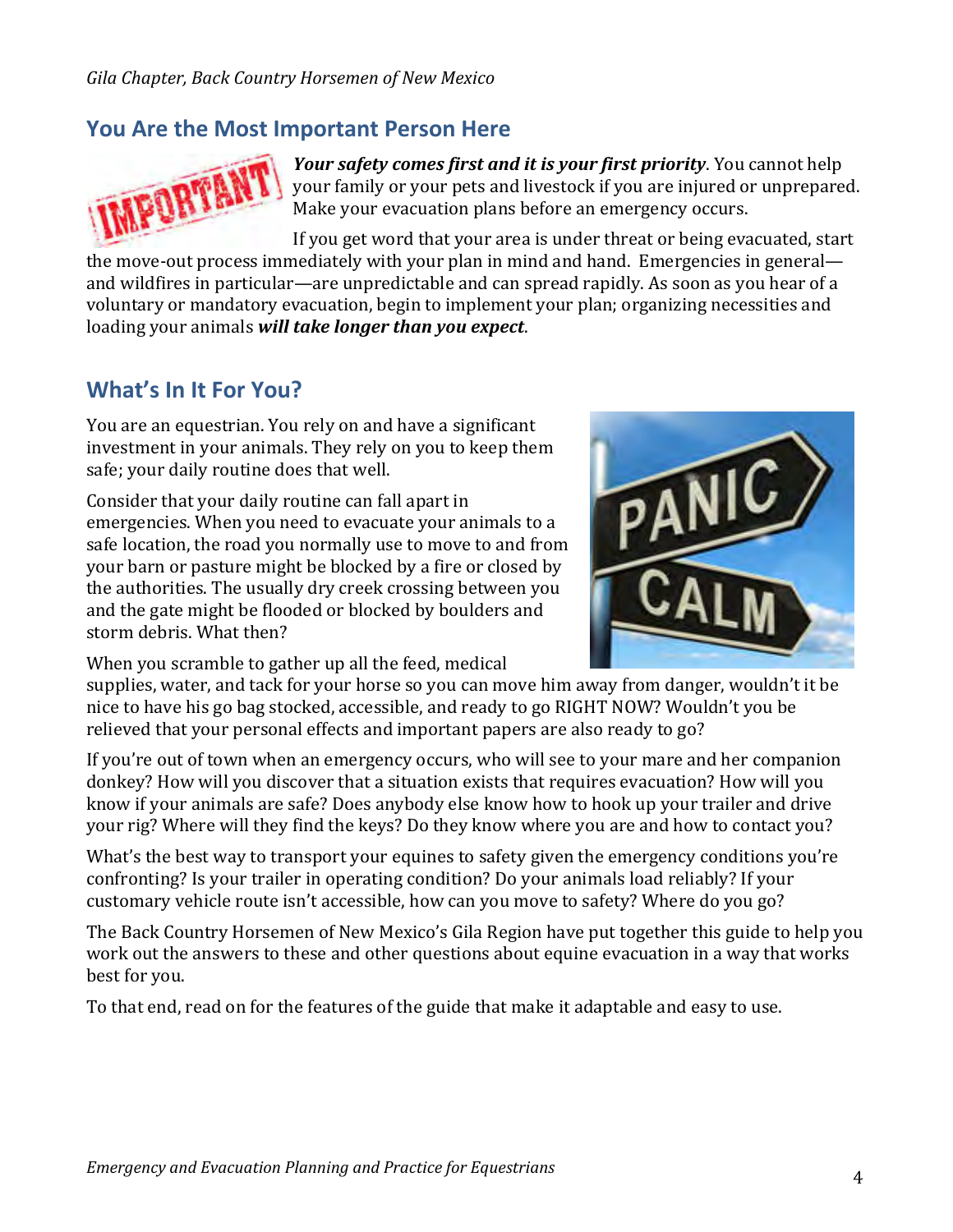## **This Document is Easy to Use**

Here's how to get to the information you need without reading through a bunch of stuff you don't care about. It's not necessary, nor even advisable, to read the entire guide cover-to-cover.

First, note that the .docx (Microsoft Word) version of this guide contains clickable links in the table of contents. Both the .docx and the .pdf (portable document file) versions contain clickable links to websites and documents that you can visit for valuable information.

Second, you might have more than one option for addressing an emergency in which evacuation is but one approach. A section titled **Strategies** describes several such methods. An evacuation approach you have in mind might not always work, so it's helpful to consider alternatives just in case.

Third, consider the kind of emergency you would most likely face that could require evacuation. We in the fire-scorched Gila region are concerned about wildfires and the flood probabilities they engender, so this guide deals specifically with those hazards. Other hazards also exist, of course, from weather, construction accidents, and the acts of deranged people. If you are concerned about these, we suggest you adapt the information in this guide accordingly.

We want to draw your attention to perhaps the most useful feature of this guide: the section that contains a series of Appendix 1 - Checklists that we have set up for you. They contain items you're certain to need, along with space to add items you need that we didn't think of. The ideas behind the checklists are these.

- They will spark your thinking and help you plan for contingencies you might not yet have considered.
	- You can print the lists you need whenever you need them.
- If you have the ability to edit this Microsoft Word 2016 document, you can make your additions permanent and remove items you don't need.
- $\bigcap$ You can access the checklists directly and quickly through this guide by clicking on the ones you want as listed in the table of contents.
	- You can work with this guide without having an Internet connection.

So what's in it for you? An emergency planned and prepared for isn't an emergency!

Let's get on with it, this scary matter of preparing for evacuation.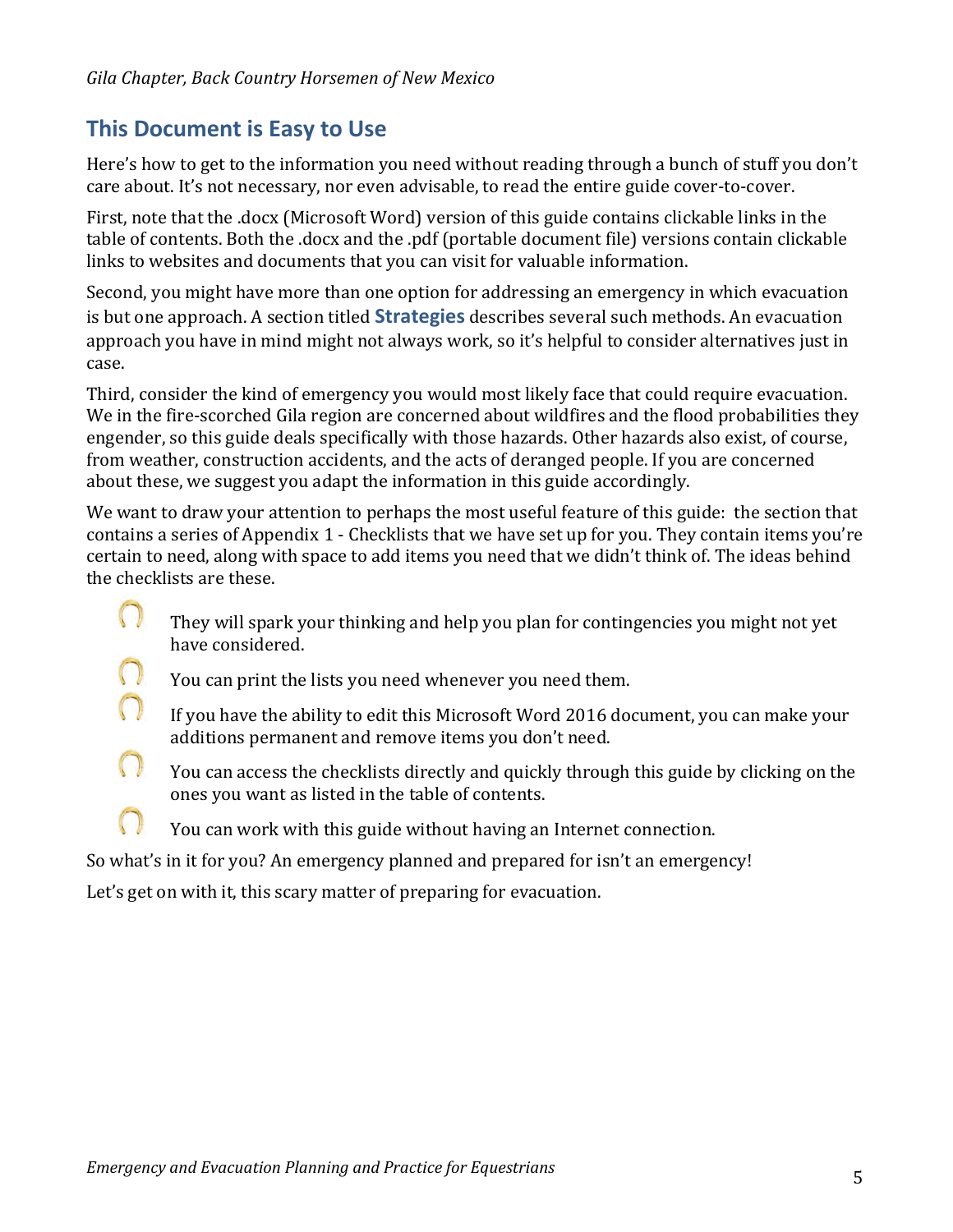## **Strategies**



The Gila region's Back Country Horsemen identified four strategies for dealing with emergencies such as evacuation, for which special efforts must be made to ensure the safety of your equines. Others we have not listed might occur to you, but our strategies are the following:

Trailer to a safe haven

Walk in hand to a safe location

Remove halters, open gate, turn the animals loose

Shelter in place

Any one of these might be appropriate for your situation and the specific conditions you face. We note here the relative pros and cons for each one.

#### **Trailer to a safe haven**

If you have a horse or stock trailer, you might be able to use it to move your animals out of danger. For this strategy to work best, the following conditions must exist:

- Can you catch your equines? If they are in a panicked state or happen to respond to your own anxiety, you might not be able to corral them, which you must of course be able to do before you can load them.
- $\bigcirc$ Animals must load readily. An emergency is an unseemly time to discover they resist getting on board.
- $\bigcap$ Trailer must be in full operating condition. Checked the tires lately?
- $\bigcap$ Trailer must be connected to your tow vehicle. This can be a time-consuming and aggravating task under the best of circumstances. Can you get it done in a hurry? Can you leave it hooked up in your absence so someone not familiar with it can drive it away in a hurry?
- $( )$ Can your trailer and/or tow vehicle carry the feed and supplies your animals will need? Are they ready to go? Can you load these items yourself?
- $\bigcap$ A capable someone must be available to drive. The driver can't afford to be intimidated by inexperience or propelled to rash behavior by high emotions.
- $\bigcap$ The road out must be open. If fire, flood-borne boulders, high water, or emergency vehicles block the path, getting out might be troublesome.
- $\bigcap$ The trailer must be supplied with feed, water, and other supplies the animals will need for the expected duration of the evacuation.
- $\left(\begin{array}{c} \end{array}\right)$ What is your destination? How do you know it's safe?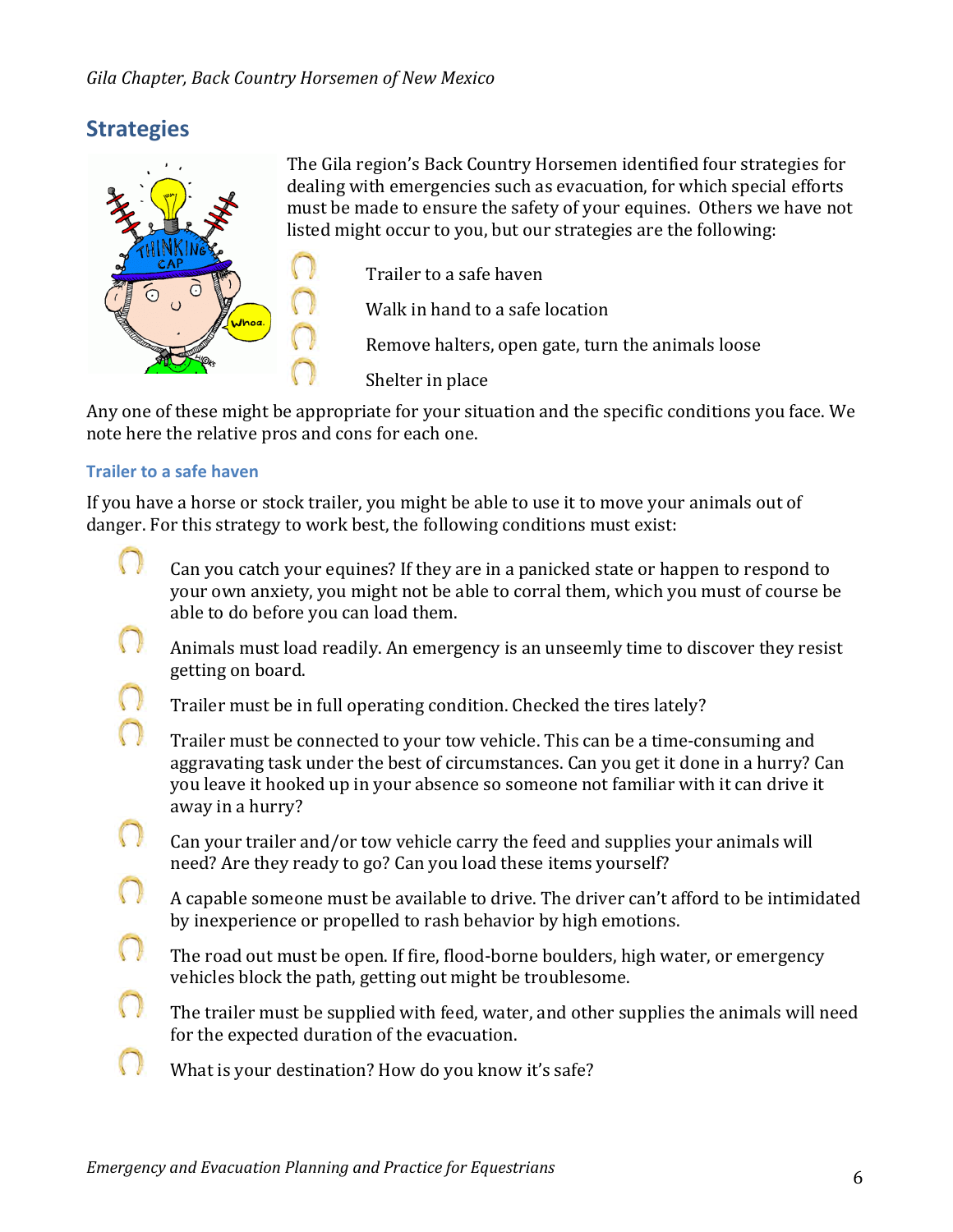#### **Walk in hand to a safe location**

When trailering isn't feasible, perhaps you can lead your animals to safety. Consider the following points:

- $\bigcirc$ Do your horses have physical limitations that prevent their walking to safety?
- $\bigcap$ Can you get to their halters and lead lines easily?
- $\bigcap$ Is the path to safety free from locked gates and hazards you cannot cross or which your animals refuse to cross?
- $\bigcap$ Do you have enough time to get where you're going?
	- Are you wearing shoes and clothing in which you can make the trip without further ruining your day?
	- How many animals do you have? Can you find them all? Can you lead more than one at a time?
	- Where are you taking them? Is the destination close enough so that you can get there, even after dark?
		- Do you have an alternate route planned in case your first choice doesn't pan out?

#### **Remove halters, open gate, turn animals loose**

Although nobody is particularly fond of this strategy, sometimes the best approach could be to let the equines fend for themselves. If so, pay attention to matters such as these:

- $\left(\begin{array}{c} \end{array}\right)$ If you turn the livestock loose, could fences or some other barrier trap them?
- $\bigcap$ Remove their halters, blankets, and any tack they're wearing before you release them. We all know how horses get stuck on things. Tack puts them at further disadvantage.
- $\left(\begin{array}{c} \end{array}\right)$ Are the equines marked with something that identifies them as belonging to you? Will somebody who finds them know whom to call?
	- How will you recover your animals after the danger has passed?

#### **Shelter in place**

Sometimes evacuation isn't the best approach. Egress might be impeded. The trailer or tow vehicle might be broken down. Protecting your property might make staying put the best option. Instructions from emergency officials might order you to shelter in place.

This approach has its own special challenges and they depend on the kind of hazard you face.



Do you have a reliable source of water, and a reliable source of power to pump it so you can keep your roof(s) wet when a wildfire approaches?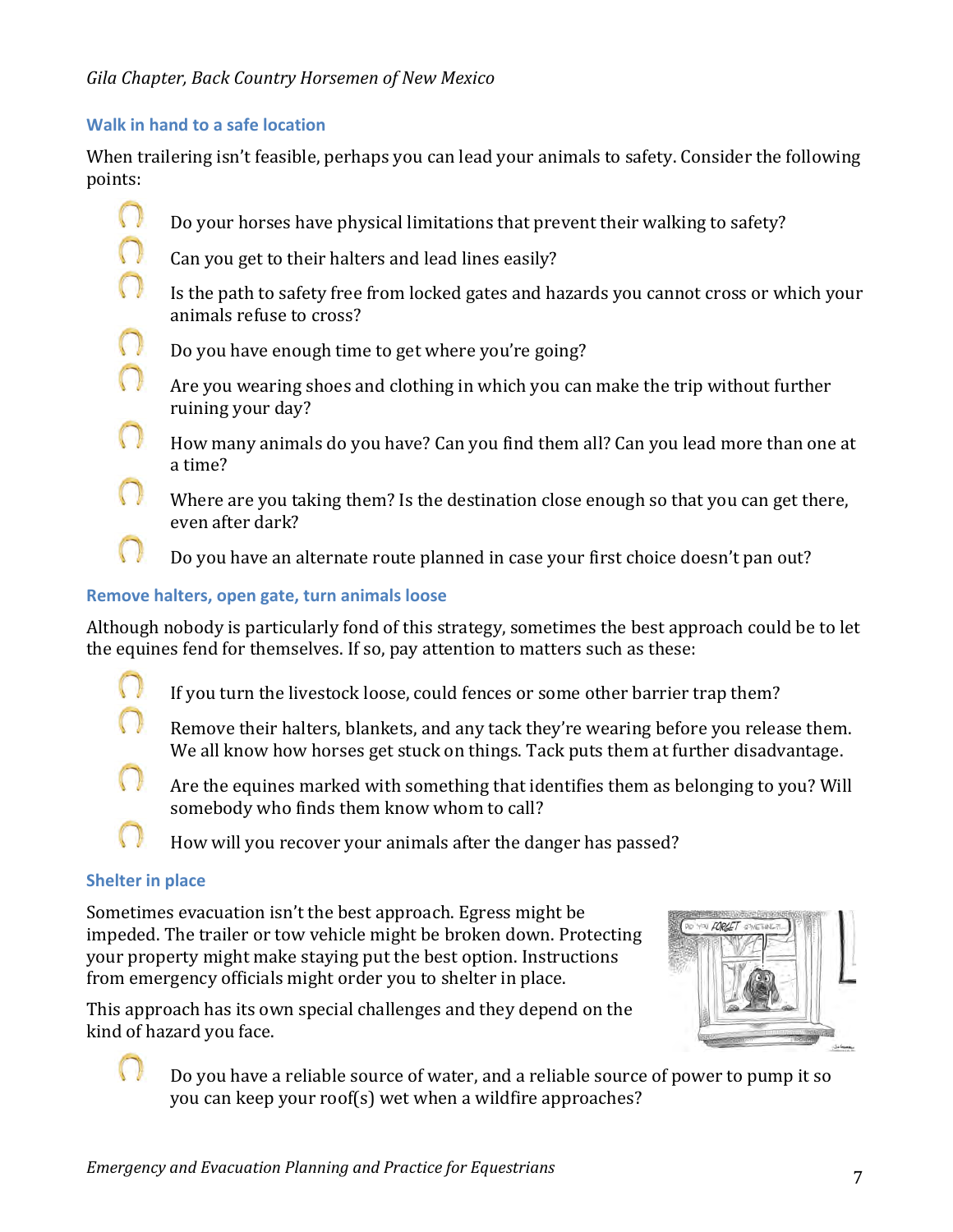- $\left(\begin{array}{c} \end{array}\right)$ Do you have a system to spray water on the roof(s) so you don't have to stay up there?  $\bigcap$ 
	- Can you keep your animals calm enough so they don't erupt into frenzy and cause a whole new set of problems?
	- Can you pump water away from your structures if necessary?
	- If you are sheltered in place for several days, do you have enough food and water on hand for your family and your animals?
- $\bigcap$ Do you have an alternative power source for refrigeration, pumping water, and other necessities?

Sheltering in place requires a few tactics that can make the strategy work best:

- $\bigcap$ Unlock and open barn doors and gates so your animals can escape if they need to.
	- Set up a system to keep the roofs on your dwelling, barns, and sheds wet.
	- Keep an adequate supply of food, water, and medications on hand for both people and animals.
		- $\circ$  "Adequate" is something you'll have to decide for yourself, based on the estimated length of the emergency and your own needs.
		- $\circ$  Are perishables stored and accessible during a power failure?
		- $\circ$  Are the stores located in a safe place?
	- If the power goes out, will you be able to handle your sanitation needs?
	- Defensible space (fire hazards) within 30 feet of locations for animals and humans:
		- o Trim dead branches from trees
		- o Remove dead trees
		- o Keep grasses mowed
	- Know what emergency resources are available and how to (if you'll be able to) access them. Consider the ability to obtain help from:
		- o Government
		- o Neighbors
		- o Schools
		- o Churches
		- $\circ$  Commercial establishments

#### **Be Realistic**

 $\bigcap$ 

 $\bigcap$ 

 $\bigcap$ 

 $\bigcap$ 

 $\bigcap$ 

If you decide to shelter-in-place during an evacuation order, keep your expectations realistic. An evacuation is ordered when the authorities believe it is the best way for them to help keep you safe. Their personnel and equipment resources can be spread thin during an emergency. Should the hazard threaten your life and property, the help you're counting on might not arrive. If you can evacuate faster than emergency personnel can respond, by all means do so.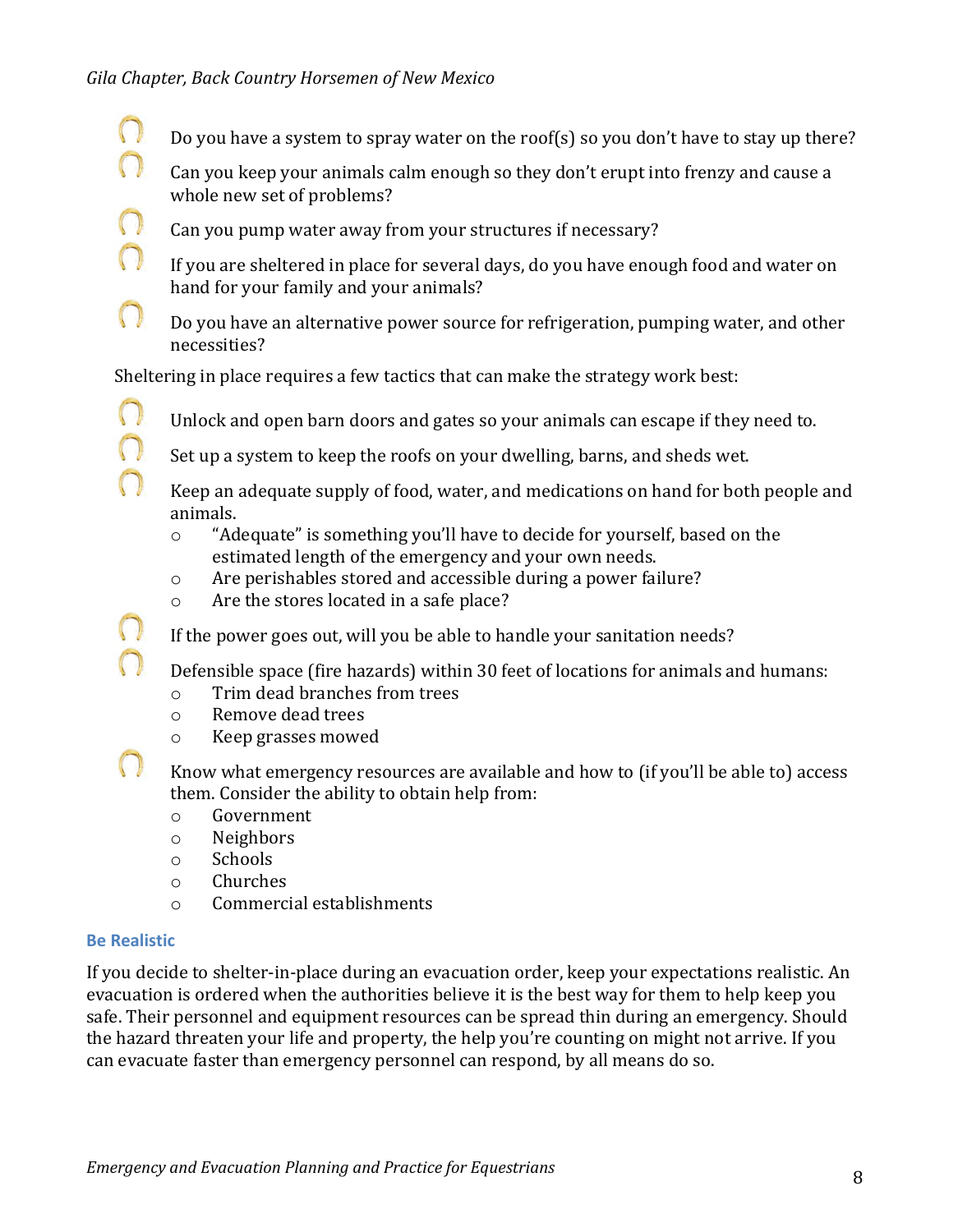## **Hazards to Plan For**

#### **Wildfire**



Heat. Eerie orange light. Smoke. Difficulty breathing. Reduced visibility. Emotional and physical trauma. Loss of life and property. The aftermath once the flames have been extinguished. How much worse can an emergency be?

If you don't want to find out, consider the perspectives in this section.

There's good news about wildfire. It rarely comes

as a surprise.<sup>1</sup> In the Gila region, we worry about it from late winter through early summer. We keep an eye on the mountain slopes, looking for wisps of smoke during dry lightning storms. Windy days make us nervous. We keep an ear to weather and news reports that tell of potential danger and the hazards represented by wildfires in progress.

If a wildfire threatens your home and livestock, you will probably have plenty of warning and you'll be able to execute an evacuation strategy in an orderly and calm manner.

The operative word is "strategy." Do you have one? Have you ever tested it? Can it handle the contingencies you will face when the sheriff comes knock-knock-knocking at your front door with a mandatory evacuation order?

Here are some questions to answer as you develop or refine your evacuation strategy for wildfire:

- $\bigcirc$ Given the prevailing winds in your area, from what direction is fire most likely to come?
- n If you shelter-in-place, does your water-delivery system require power from the electric grid? If so, do you have a back-up system in the likely event the current goes down?
- n Does a firebreak (a.k.a. defensible space) exist around your home and outbuildings?
- n Who will act to protect your livestock and property if you aren't around?
- $\bigcap$ What flammable materials are present on your property that could ignite or intensify a fire? Are they stored safely?
- n How will you account for all your livestock and loved ones to make certain everybody is evacuated?
- Do you have more than one method to communicate with others who need to know you're evacuating?
- n Is your property readily accessible to firefighters and others who can assist you?
	- Which evacuation strategy is likely to work best for you and under what conditions?

<sup>&</sup>lt;sup>1</sup> The November 2018 Camp Fire in California, however, erupted without warning, so you can't always count on ample notice.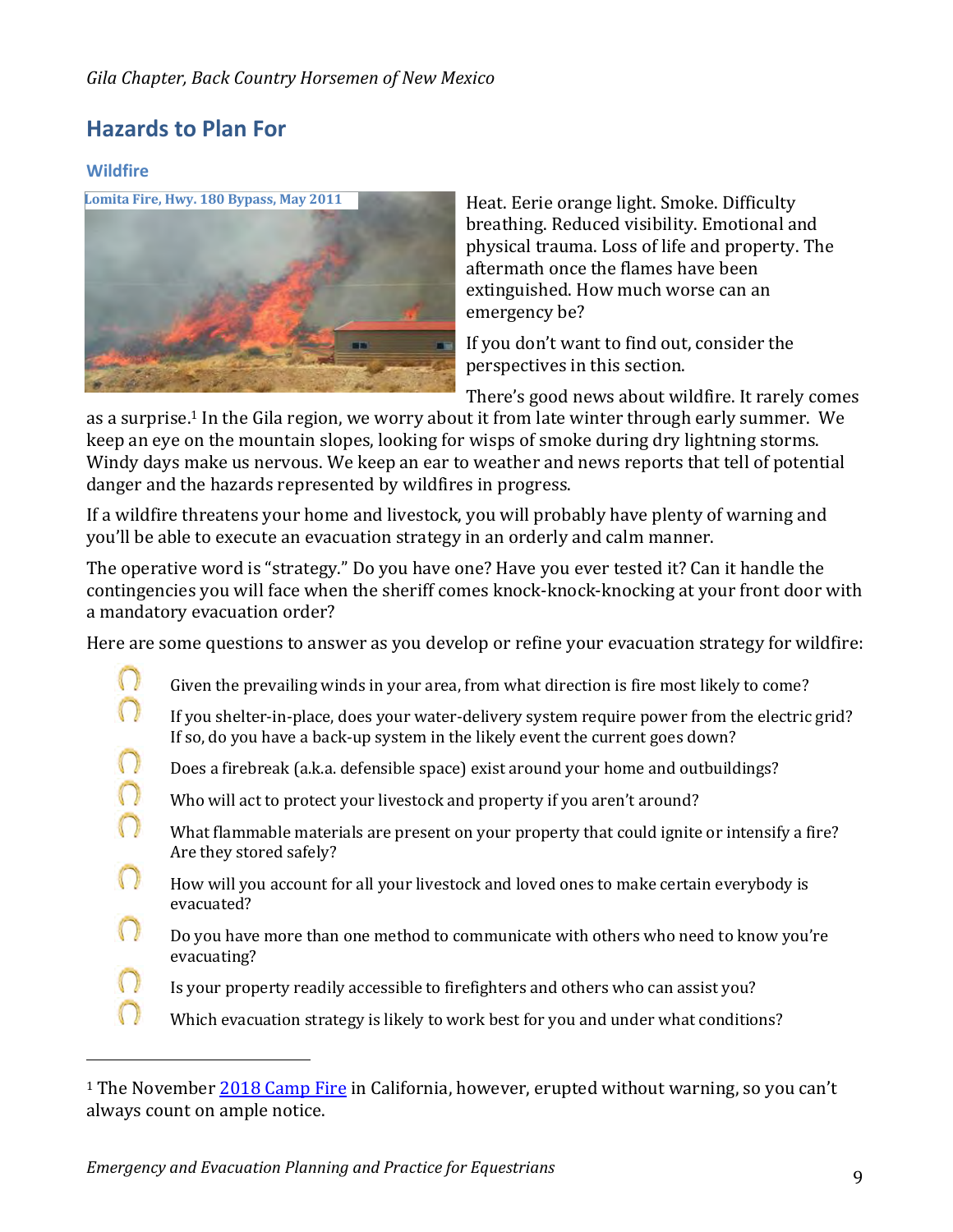

How will you cope if your property is uninhabitable for you and your animals when the immediate fire danger has passed?

#### **Flooding**



**2013 flooding in Mogollon** 

 $\Omega$  $\cap$  The threat we face here in southwest New Mexico is flash flooding, especially in the years following a major wildfire. Storms over your watershed can fill the normally dry arroyos quickly, even if you don't get any rain on your property. Flooding can dump plenty of debris on your beaten path—or wash out the roads you normally use—or contaminate your water supply. 

Flooding in the Gila region poses similar challenges to those of wildfire, but has its own flavor, especially for those whose property abuts

or whose access roads cross arroyos and the watercourses we laughingly call rivers out here. Your house and barns might be built on high ground and you consider yourself thereby safe from an upstream deluge, but consider these items:

- $\bigcirc$ High water and flood debris can block your ability to reach safety (and groceries). It can also prevent emergency responders from reaching you.
- n A flood can knock out your electricity and water supply—and can do so for an extended period of time. Without these amenities, you are reduced to third-world living.
- $\Omega$ A flood can turn your property to mud and damage your buildings and their contents.
- n People sometimes die when they attempt to cross flooded arroyos, whether they are in a vehicle or not.
	- Floods—like any emergency—put the lives of emergency responders at risk.
	- The aftermath of a flood is smelly, dirty, and hazardous. You can't tell and probably don't want to discover the nature of debris around your barn.
- $\Omega$ What flood hazards do you face?
	- $\circ$  Is your property located below a heap of mine tailings or a talus slope that can cut loose and slide onto your house and outbuildings?
	- $\circ$  Does your road cross arroyos that will be impassible during high water or if filled with debris when the water recedes?
	- $\circ$  Could a nearby arroyo flood your house or barn, even if it has never done so before?
	- $\circ$  Do you live below the burn scar from a previous wildfire?

How can you keep water out of places it shouldn't be? What will you do if it gets in anyway?

If necessary, can you move tack, hay, furniture, books, appliances, and personal effects to a location beyond the reach of potential floodwaters?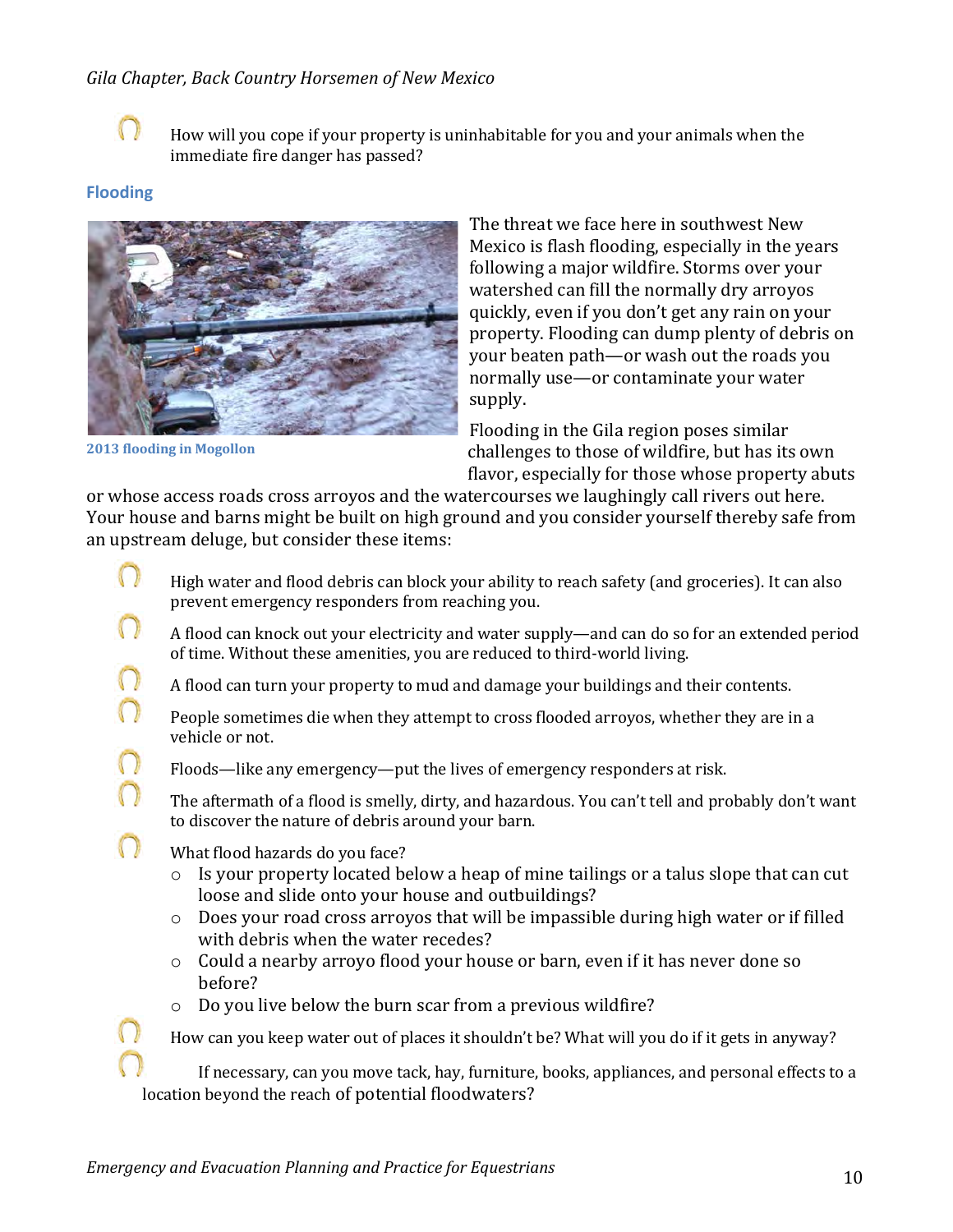

Do you have a plan to clean up the mess when the water goes down and muddy contamination remains?

#### **Wind**

Another hazard we face around here is wind, especially in the spring when it blows hard for an endless couple of months. Wind doesn't often require evacuation, but when it does, it's because it accompanies fire, power failure, or extensive property damage. Many of the evacuation admonishments listed above apply to blustery weather. In addition, wind presents the



**Wind damage, County Fairgrounds, 2012** 

hazards of structure damage or collapse, which themselves can necessitate evacuation. Even if wind doesn't blow you off your property, dust and dehydration can make life uncomfortable for you and your equines. Keep in mind these points:

- $\left(\begin{array}{c} \end{array}\right)$ A dust devil is a tornado in miniature. One can frighten the horses into damaging property. A dust devil can relieve a building of its roof should the whirlwind hit just so. Do your buildings or fences have structural issues that you need to address?
- $\left(\begin{array}{c} \end{array}\right)$ Dust storms and smoke from distant fire can complicate the simple act of breathing. If you or your horses have respiratory issues, you might need to put on a mask. That's an easy thing for you to do for yourself, but your horses might not understand or appreciate the effort. Have you given them a chance to experience having a shirt tied over their faces to protect their eyes and noses?
- $\bigcirc$ What about that ancient, just-barely-alive cottonwood tree down by the stream crossing? If it blows down and blocks your route, what then? Are your chain saw and muscle power large enough to handle it? If it isn't on your property, do you need permission from the landowner to deal with it?
	- Will blowing and settling dust compromise the quality of food and water for your animals?
	- Do you have a structurally sound shelter the animals can use to take refuge from the wind?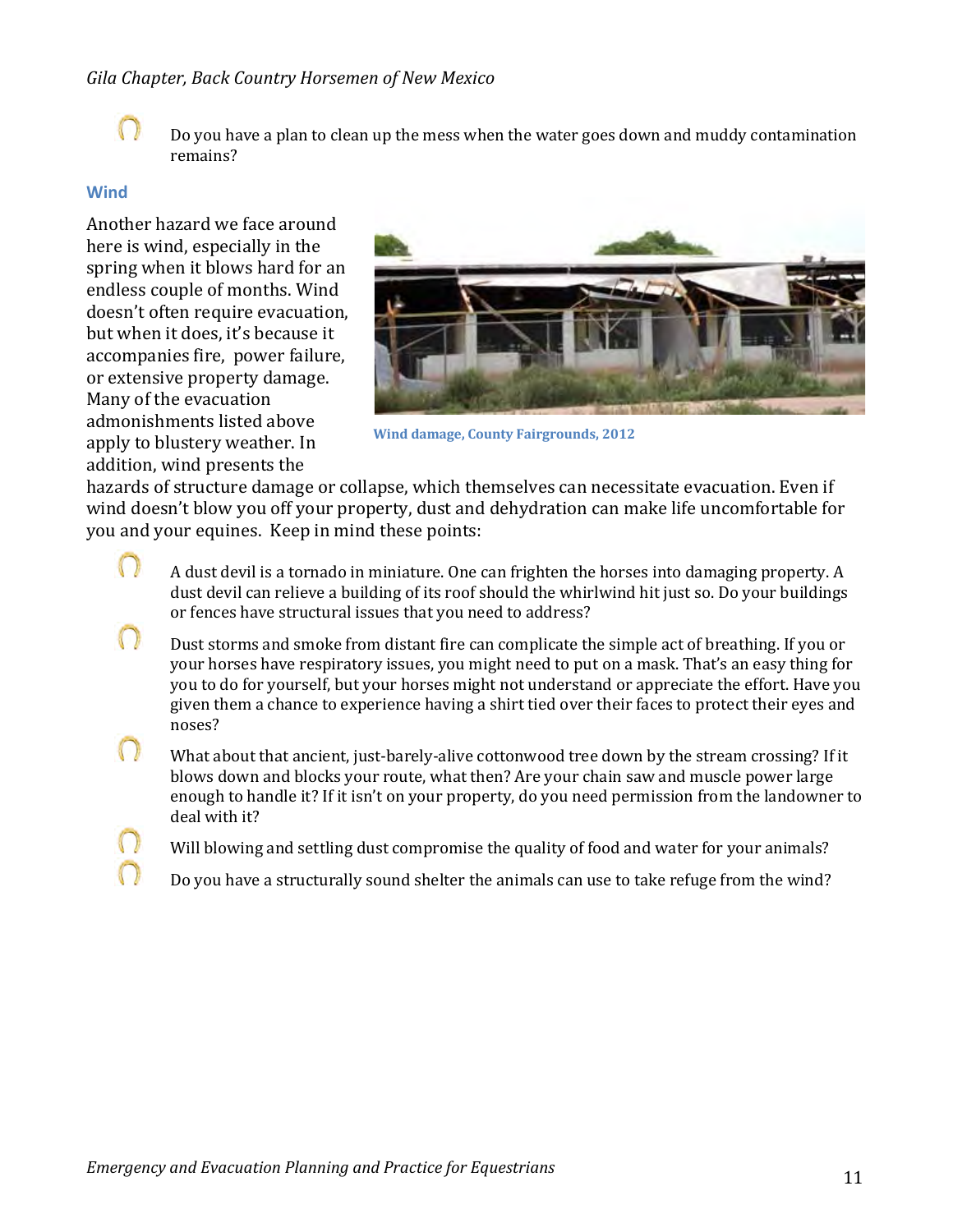## **Getting Out, Getting In**

Everybody knows that evacuation implies getting you and your equines away from your house,



and your animals, and then get out again?

boarding facility, campground, or wherever you happen to be when danger threatens. That's plain as the nose on your horse's face.

Have you also considered the need to get in?

If the authorities issue an evacuation order while you're not at home-at the supermarket, for example—will you be able to get back home to evacuate your personal belongings

- $\left(\begin{array}{c} \end{array}\right)$ There's not a whole lot you can do on the spot to get in if the area has been sealed off, but you might be able to call for help from people who are still inside the perimeter—especially if you have an evacuation plan that includes them.
- n Neighbors and emergency personnel can help you more easily if gates on ingress and egress routes are unlocked and open.
- n Do your helpers know where your halters and lead lines are? Can you leave that equipment hanging on a prominent gate?
- $\cap$ If you are allowed into the perimeter, you might not be able to get home by way of your normal route. Do you have an alternative in mind (and does one exist)? Is it passable for your tow vehicle and trailer? Ruts, boulders, tree limbs, brush, trash, mining debris can stop you in a hurry, or at least slow you down.
- n If your alternate route crosses somebody else's property, can you get through any locked or infrequently used gates that might block your path?
- $\bigcap$ After you evacuate, can you leave your gates unlocked and open so that emergency personnel or anybody else who needs to get through can do so without cutting your fences?
- $\bigcap$ If you shelter-in-place, what about your pets, dogs in particular? Are they secured so they cannot interfere with or be harmed by emergency operations that occur on or near your property?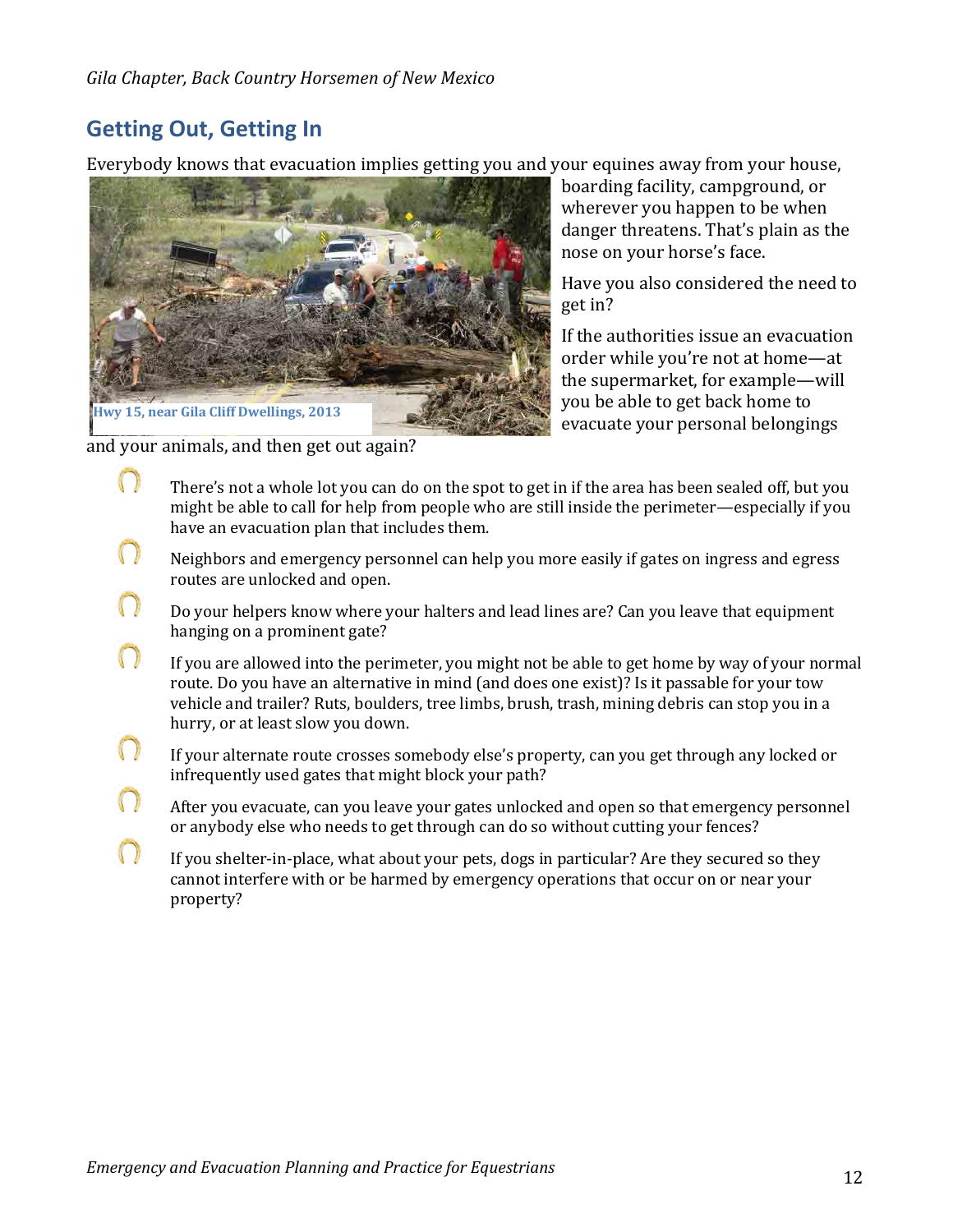## **Transport Considerations**

Ya gotta leave in a hurry. In addition to those valuable family photographs, you want to take along your toothbrush and wait! The horses!

You can facilitate much of the job of evacuating horses with preparation. Perhaps the most important matter is to load your equines frequently so they always go in quickly and quietly. In addition:



Store copies of their transport papers in the trailer or tow vehicle (which is where you need to have them even if you're not facing an evacuation).

- n Maintain your trailer and tow vehicle in ready condition. That rusty hulk out behind the barn won't help you at all if its tires are rotted and flat. Keep an eye on:
	- $\circ$  Tire pressure
	- $\circ$  Tire tread
	- o Water and battery
	- Leave your gates unlocked and open when you leave, especially that automatic one that closes itself behind you.
	- Know where you're going.
		- $\circ$  How far away is it?
		- $\circ$  How much time do you need to get there?
		- $\circ$  What's the safest route?
		- $\circ$  What alternate route can you use if the primary one isn't available?
		- $\circ$  What if no alternate route exists?

## **Boarded Animals**

Some of us board our equines at a facility off-site from our homes. If the area where you board is within a danger zone, you need to have certain special information:

 $\bigcirc$ 

 $\langle \cdot \rangle$ 

Request a copy of the facility's emergency protocols, then read and understand them.

Ask the facility to notify you about emergencies



Be aware of any responsibilities the facility requires from you in the event of evacuation.

Make sure you can access the facility if necessary:

- $\circ$  Will you be considered a trespasser?
- $\circ$  Will the facility be cordoned off?
- $\circ$  Can you get your rig close enough to load your animals?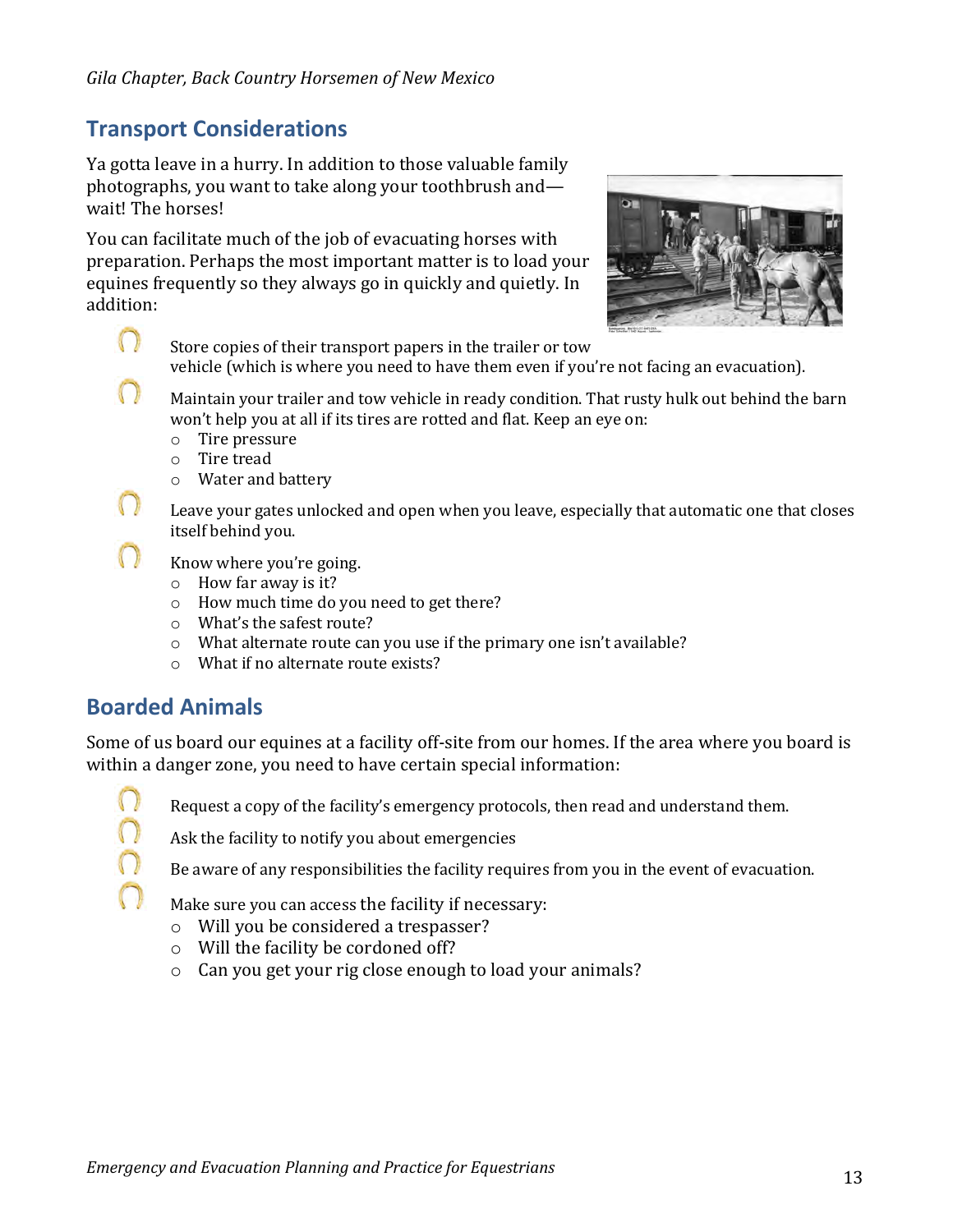## **Emergency Staging Areas and Safe Havens**



It's often tricky to pin down the location where you can take your animals during an evacuation. Official shelters don't always apply—the rodeo grounds where everybody went last time might itself be in the danger zone this time. If you can get reliable information about emergency shelters, that's good, but don't count on it.

This document contains a list of, to which animals can be transported. A given staging area might be a final destination; it is primarily a place where horse owners can get information about the emergency, instructions from

emergency officials, and connect with non-evacuating horse owners who can provide temporary shelter.

You can help others by offering your property as a safe haven. Advise the authorities and your horse-owning acquaintances that you're able to take in refugees. However, to protect you from being overloaded ...

- $\bigcirc$ Specify the number of animals you can accept.
	- Make sure you have enough water and feed available for all the animals you can accept or  $\dots$
	- Notify evacuees that they must provide their own feed and water.
	- Notify the authorities when you reach the limit of animals you can accommodate.

Once you arrive at a staging area, expect the situation to be chaotic. An Incident Command system, which you might find operating at official shelters, helps reduce the confusion:

- $\bigcap$ Educate yourself about the Incident Command System. (Visit http://www.fema.gov/nationalincident-management-system.)
	- Find out if incident command is operating at the staging area, or  $\dots$
	- Find out where the command is set up.
	- Find out who's in charge and report directly with that individual for instructions.

In addition, you need to get these facts about the ultimate safe haven:

- Where should you put your animals?
- Is a veterinarian on site?
- If your horse is injured, is there a triage location to which you should report?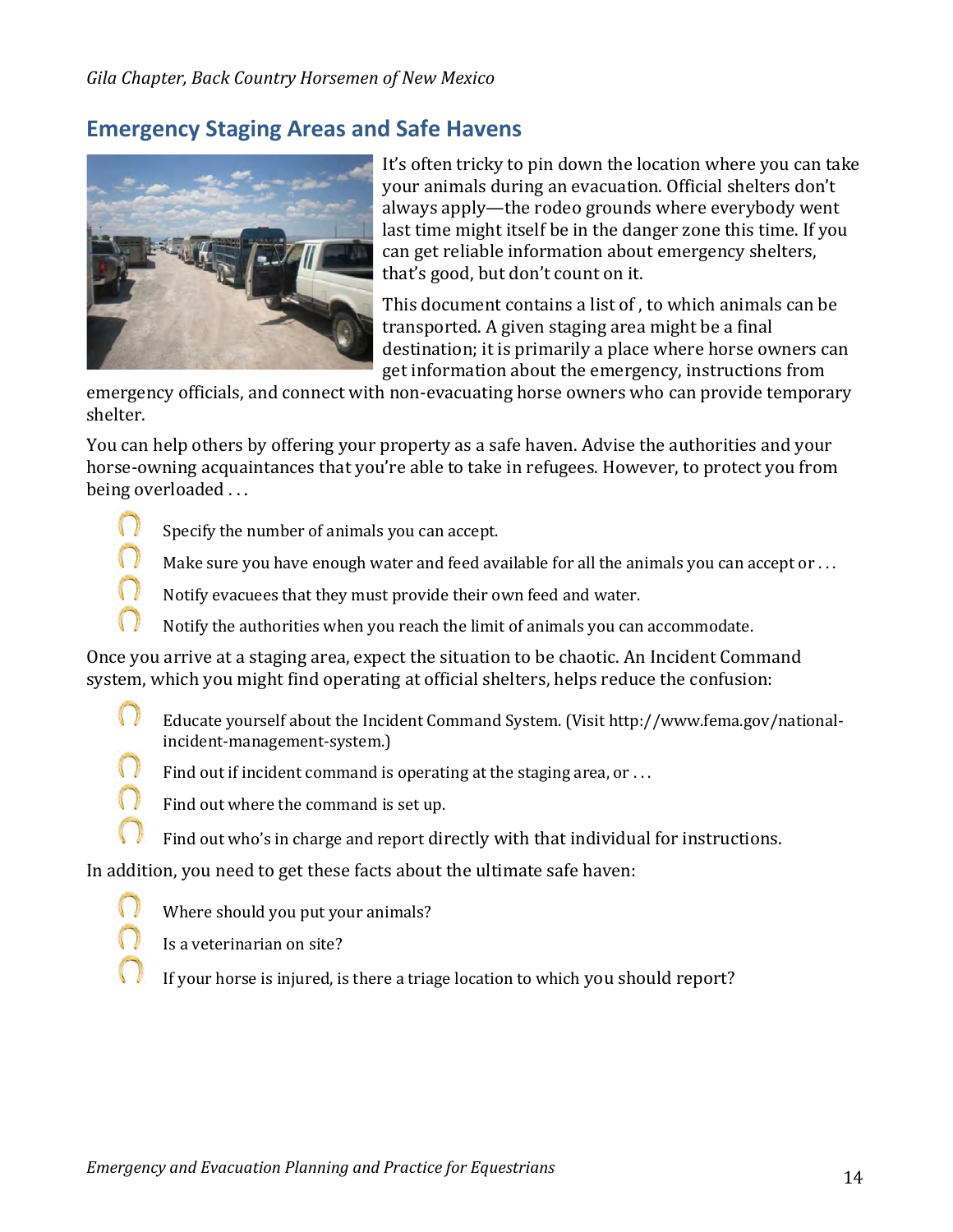## **Planning**

When you have a plan and when you have established the resources it requires, removing yourself and your equines from danger is reduced from a panicky predicament to an important job that can be completed with relative calm and control. Make things easy on yourself. Think about these things now.



#### **Plan for Back-up**

Among the most essential parts of an evacuation plan is enlisting outside assistance if at all possible. You can't guarantee that you'll be on the scene when an emergency arises. If you're not there to execute your plan, how will it get done? If you have suffered an illness or injury that prevents your full participation in an evacuation, do you have somebody lined up to step in for you? Your family, friends, and neighbors are valuable resources, but they all need to understand your plan so they can help you. You can also help them best if you have information about their plans.

It's a good idea to enlist the aid of multiple people so you have back-up assistance in case your first line of defense falls through. Even if you share your plan with your neighbors, they might be occupied in conducting their own evacuations if, for example, your entire neighborhood is threatened by the same fire. If your kids are at school, they might not be able to get home in time to help you. If nobody's home at all when an evacuation order goes out, it helps to have someone on call who is located elsewhere, someone who can get to your place, and get into your place, to move things along in your absence.

#### **Assign Responsibilities**

If you have family members on site, make sure everybody has received—and understands—a set of specified responsibilities. Somebody needs to be in charge and that person must have the ability and authority to make decisions. In families especially, everybody must understand who's in charge and be willing to take orders from that person.

Assign responsibility for preparation to those who can handle it. Somebody needs to gather and load supplies, which requires knowing where the supplies are and having the muscle power to retrieve and load them. The task can be distributed to more than one person if you have enough kids—one can move supplies from storage to a central pile. Another can check the supplies off the list as someone else loads them. Somebody else can report to the person in charge that the job is complete and the supplies are ready to go.

Finally, animals must be loaded by somebody who knows how to do. Assign that job to somebody who has actually done it before and who can do it without communicating anxiety to the horses.

#### **Checklists**

The plan you develop needs to provide for the short-term and longer-term needs of your horses. An evacuation can last for several days, during which their feed, medical, bedding, and tack needs must be addressed. Checklists are valuable for making sure you have everything you need. To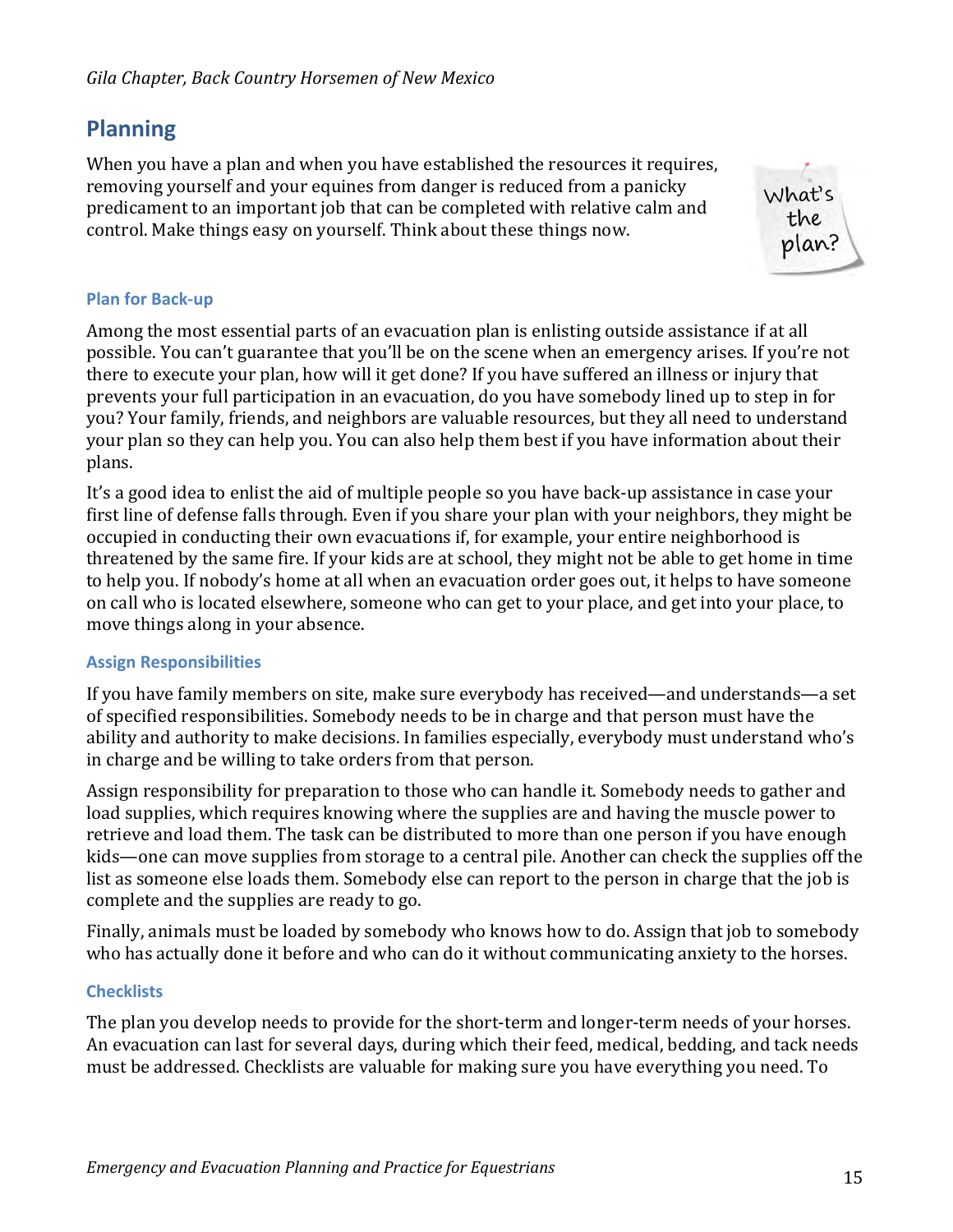help you get started, we have provided a few in **Appendix 1 - Checklists**. You can tailor these lists to your own requirements.

Once you prepare your checklists, post them in strategic locations. Make sure everybody knows where the lists are, what they are for, how to use them, and who is responsible for each item they list. 

Review the lists periodically to ensure that they are complete for your current circumstances and that they don't address items you no longer need.

#### **Evacuation-Ready Supplies**



If you can compile evacuation supplies and equipment in advance, so they are ready to be loaded from a single place, so much the better—especially if all the participants know where that location is. Trunks or tote boxes that are always filled with the expected necessities make the job easy-so long as nobody has raided them and failed to put the stuff back. If you use this approach, be sure that everybody knows these supplies are off limits for routine activities.

Perishable feeds and medical supplies with expiration dates

are not good candidates for this approach, as the supplies might reside in storage for extended periods.

#### **Location of Emergency Supplies**

If you can arrange it, keep in a single place all the supplies and equipment you expect to need for an evacuation. This could be in your horse trailer or its tow vehicle, in a secure (but accessible) and dry location in your barn, or in your house or garage in a space that provides ready and easy ingress and egress and from which it's easy to retrieve the materials and load them into an evacuation vehicle. 

Don't let the supplies get buried behind unused furniture, rusty bicycles, defunct appliances, tools, or any of the other dross that collects in storage spaces. Keep them handy!



Anybody who is part of your evacuation plan needs to know where this location is, and needs to have access to it—the keys to a locked storage room, for example.

#### **Destinations**

Sometimes emergency officials declare destinations where your animals can be housed for the duration, but don't count on it. Even if such a location is specified, it's a challenge to get the word to everybody who needs it. Make sure you and your helpers have two or more specified destinations in mind. Also make sure they know how to get to each one. Ask them to let you know when they arrive and where they ended up.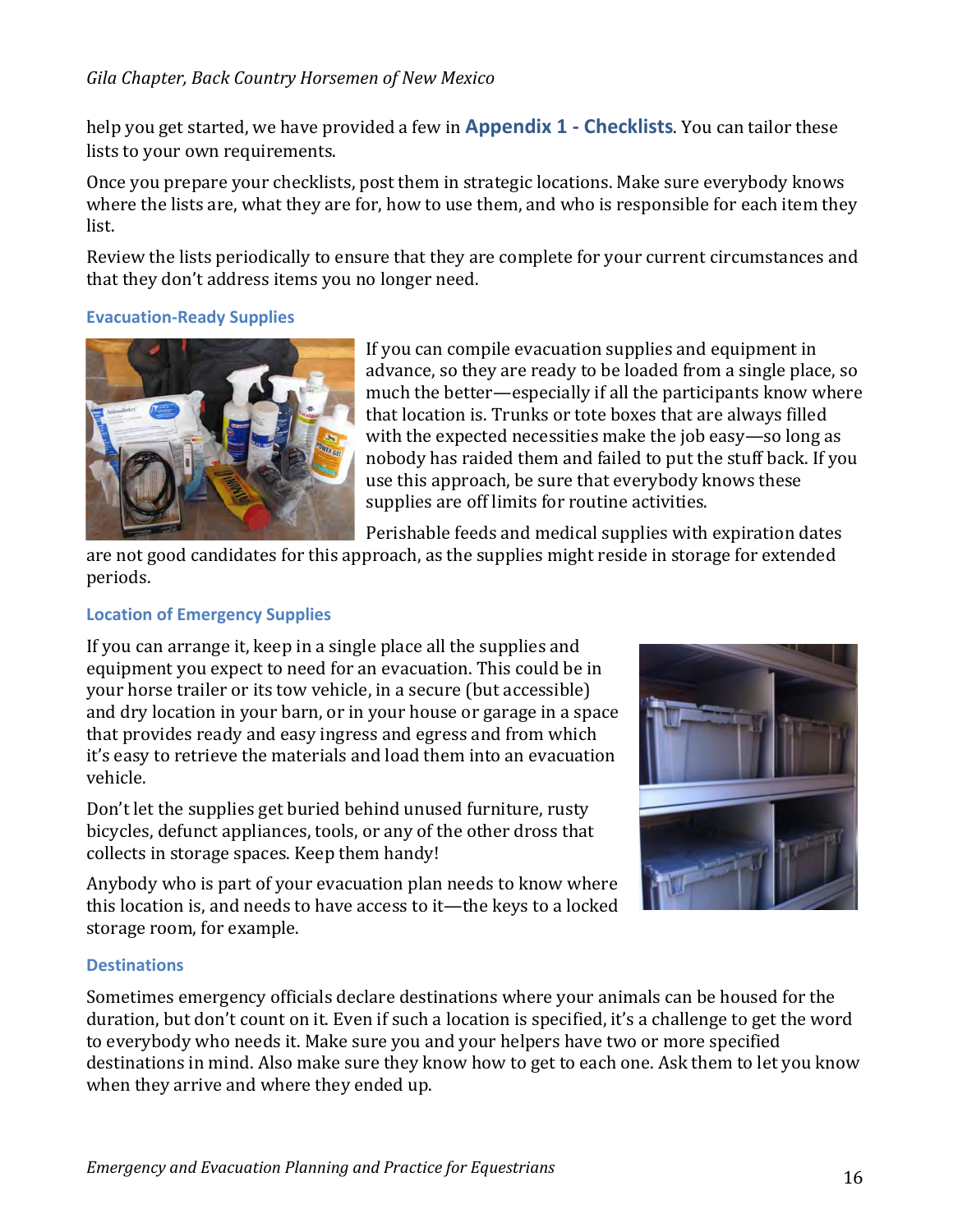#### **Emergency Communication Channels**

The Gila BCH Chapter has set up a text message list for its members. If you don't know how this system works, ask somebody about it when you come to a meeting. Make sure your contact information is included in the chapter's database. The list channels emergency information out to each member who has texting capability—as well as those who live outside the evacuation zone who can help out those who are evacuating. Members without text capability must rely on notifications from other sources.

Along with radio and TV broadcasts, phone calls, text messages, or emails from neighbors, another channel for emergency information is a government-sponsored community notification system (a.k.a., "reverse 911"), which automatically sends text messages to enrolled residents about emergencies. Any resident of Silver City and Grant County can sign up for the service by enrolling at this web site: https://public.coderedweb.com/CNE/F1EB82DDB71C <sup>2</sup> You need to enroll all the telephones at your disposal—both your landline and cell phones.

While you're at it, find out how emergency information is distributed. All localities are not technologically equal. Some of us can't receive a cellular signal, while others don't have landline or Internet service. Ask around so you know who provides the "official" emergency information the Forest Service? Fire and emergency medical officials? Local or state police? An informed neighbor?

You also want to know HOW the information is provided. Can you expect to receive it by radio, TV, reverse 911, email, text message, telephone, hollered over the back fence?

Then, once you know where the information is coming from, learn how to ensure its accuracy. A gossipy neighbor or hysterical child might not have all the facts. Consider the source and check your assumptions. Verify the information with a trusted source if you're in doubt. Also remember that conditions in an emergency can change fast. Information about an escape route that is accurate one hour might not be accurate in the next hour.

Information can come to you from means other than people and technology. To assess the threat of wildfire, for example, look around for smoke. If you see it, consider the direction and speed of the wind. Even if you don't see smoke, if you smell it or if you hear sirens, helicopters, fixed-wing aircraft, or the big engines on fire trucks, assess whether the sounds are approaching or retreating and take action accordingly. Make phone calls to neighbors or central dispatch to get and receive information.

#### **More About Boarded Animals**

An evacuation order might not affect your residence; instead, it might cover the facility where your equines live. Often the responsibility for evacuation rests with the facility managers, so you need to know what their plan is—if they have one at all. Ask the people in charge what their responsibilities are for your animals, and ask about your responsibilities as well. If you're not

 $2$ This link was valid at the time this guide was published. If it doesn't work for you, check the Grant County and/or Silver City NM web sites—or crack open your phone book and call the civic authorities for more information.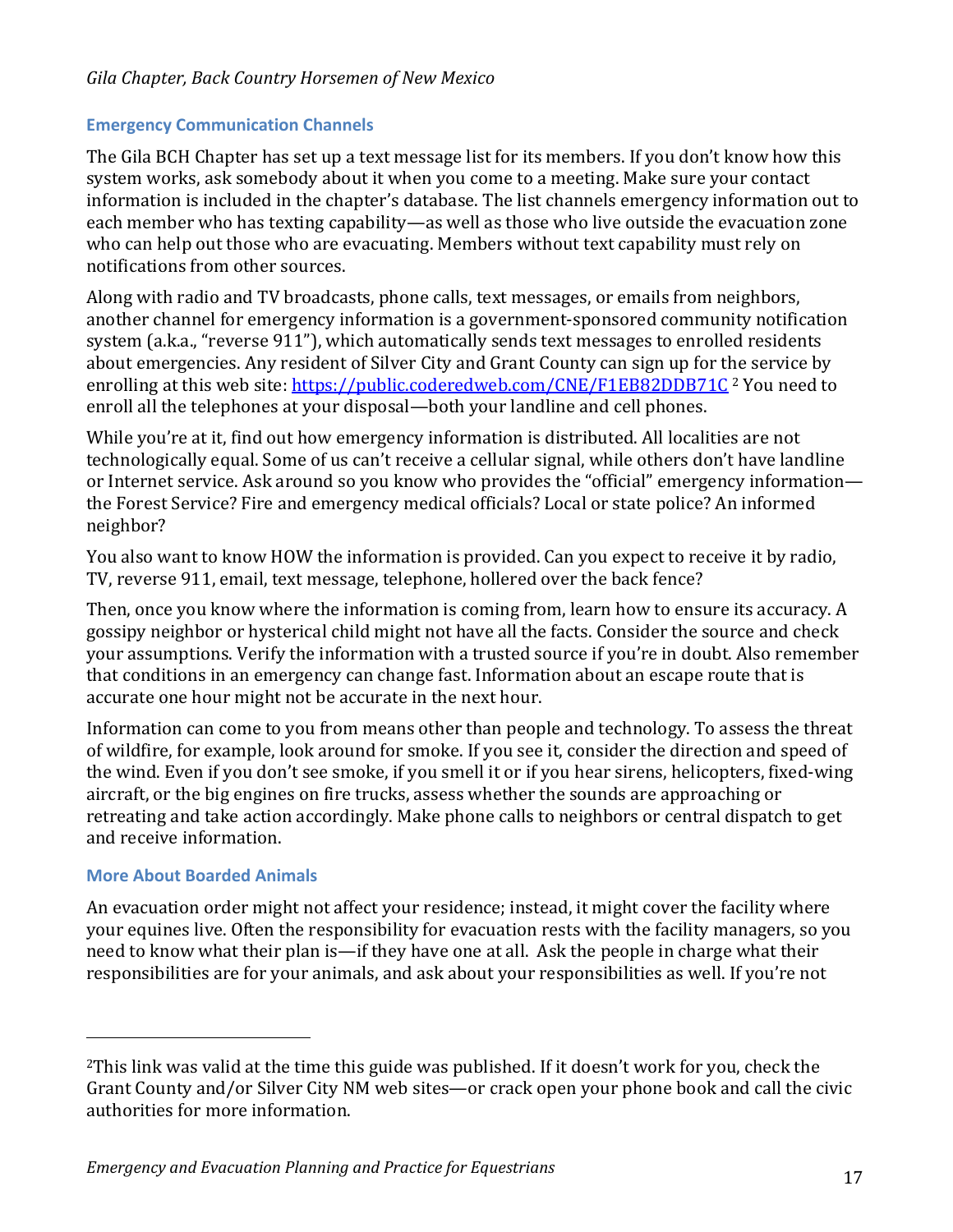satisfied with the response, you need to develop a plan of your own and make sure you'll be able to execute it.

During the 2011 Quail Ridge fire in Silver City, the roads to a boarding facility were blocked off to everyone except those who lived in the area. Horse owners not already on site at the facility were prohibited from going after their animals. Keep that in mind when you consider the ability of your facility managers to cope with an evacuation order.

#### **Write It Down**

When the evacuation order comes and you have to bug out, you might have your plan clearly in mind and you might know exactly what's supposed to happen to execute it. In times of stress, however, the other participants in your plan can't read your mind. Write your plan down and give it to everybody from whom you expect help.

The written plan is a set of instructions that should include:

- Your contact information
	- $\circ$  Cell phone numbers
	- $\circ$  Landline numbers
	- $\circ$  Email addresses

Contact information for neighbors and friends

Map of your property, specifically identifying the locations of

- $\circ$  Trailer and tow vehicle (and its keys)
- $\circ$  Evacuation supplies and storage room keys
- o Checklists
- $\circ$  Extra copies of the evacuation plan
- Responsibilities and to whom assigned

Default destinations and instructions for getting there

Give copies of the plan to everybody whom you expect to be involved in executing it and make sure they read it and understand how it works.

Even if neighbors aren't part of your plan, make sure they have your contact information at the very least. It doesn't hurt to give them the written plan as well.

We have provided links to Appendix  $4$  – Links to Sample Evacuation Plan in Appendix 4 to get you started.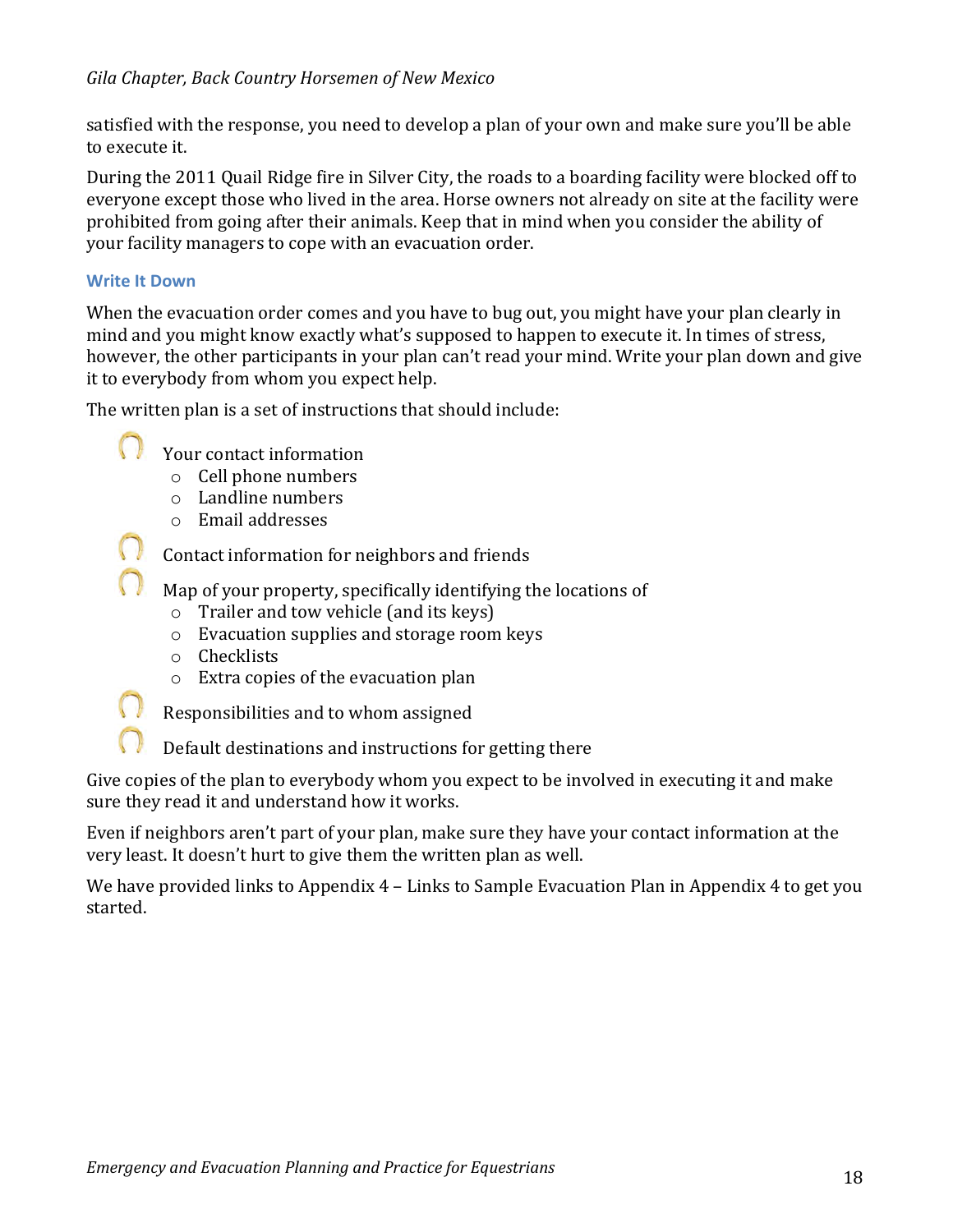## **Communication and Coordination**

When you receive an evacuation order, you become part of an event for which communication and coordination are difficult—yet essential. You face several challenges. You need to be confident that the information you receive—and share with others—is accurate and not based on rumor or a misinterpretation of the facts.

If your situation presents special needs, such as the rescue of one of your horses from a flooded arroyo, you need to give correct and precise information to the people who can help you, and you need to be sure they understand you.

You face extra challenges if you are unable to take charge of evacuating your own animals. If you're out of town, for example, you need to establish a system by which neighbors or friends can evacuate for you. Your helpers need to know what your plan is.



Since emergencies are always chaotic, it's not necessarily a valid assumption that everybody who needs to evacuate will get the message. It's a good idea to have a method by which neighbors communicate with each other when an evacuation order is given.

#### **Communicating with Friends and Neighbors**

**Substitute Evacuators**. Arrange with someone who can move your animals out in your absence. Then make it easy for them to do so. Do your neighbors know how to hook up your trailer? Do they know where the keys are? If you expect others to trailer your horses, is a tow vehicle available in your absence?

- $\langle \cdot \rangle$ If you can do so, keep your trailer hooked up to the tow vehicle so it's ready to go at once. Tell your helpers where the rig is parked and make sure they know where the keys are and what they have to do to drive it away.
- If you're driving your tow vehicle so that it's not available for your substitute evacuators, you need a back-up plan that your friends and neighbors can implement.
- Make sure your helpers know where the keys are—and make sure the keys are where they're supposed to be. You need to provide keys for everything that locks on your rig—the tow vehicle, all locking doors on the trailer, and any locking trunks or cabinets within.

*Mutual Notification.* Make an agreement with your neighbors that you will notify them if you are evacuating—and that they should notify you as well. This exchange of information helps everybody keep an eye on the situation as it develops. Neighbors who don't evacuate might be willing to watch your property and keep you apprised of any developments. You, on the other hand, can inform anybody who's staying behind or who hasn't left yet about the situation down the road.

**Crisis Clearinghouse**. During an emergency, information is skewed, misinterpreted, overlooked, erroneously reported—count on that fact of chaos and take steps to circumvent the confusion. Arrange with others who are not directly involved in the emergency to collect, verify, and report new information—to serve as a clearinghouse for evacuees. If you're evacuating, you'll be too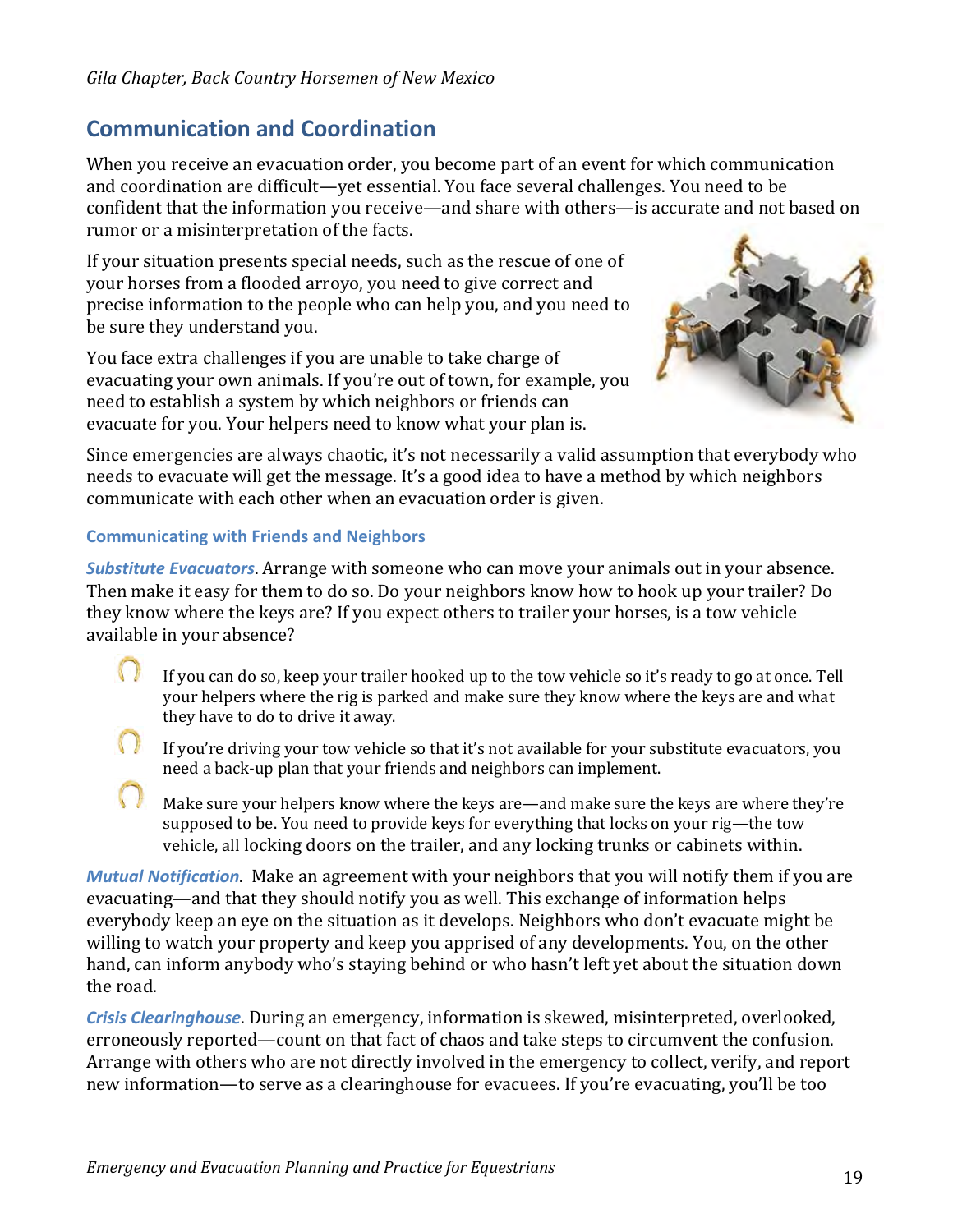busy to handle this task yourself, and so will emergency personnel (dispatchers, firemen, EMTs). Make sure others who are subject to the evacuation have the clearinghouse contact information.

#### **Special Needs**

In Grant County, NM, a team from the Piños Altos Fire Department carries out large animal rescue. Their efforts are coordinated through the Grant County/Silver City 911 dispatch. If you need large animal rescue, dial 911 and be prepared to give the dispatcher information such as:

- $\langle \rangle$ Number and type of animals (horses, cattle, llamas, elephants)
- $\bigcirc$ Environment from which they need to be rescued (flooded arroyo, collapsed structure, approaching fire)
- n Location of animal(s) (GPS coordinates, street address)
- n Condition of animal(s) (injured, pregnant, stranded, calm, frightened)
	- Hazards to rescuers (swift water, fire, collapsing structures)

## **Identify Your Animals**

Evacuation activity can generate surprises. Owners for whom turning the horses loose is a valid strategy need to mark their animals in some conspicuous way, but unexpected events can result in loose horses even for those who lead or trailer their equines out. Here are some identification methods that might work for your particular situation.

*Microchip.* A microchip is a permanent identification tool, injected into a horse's neck by way of a surprisingly slender catheter. Once a chip is on board, it will always be there. At least one large animal vet in the Silver City area installs microchips in horses and takes care of the registration as well. The price is insanely cheap—just  $$5$  for the whole works (as of November 2013).

Microchips are not without their disadvantages, however.

- They can fail. If your horse has one, you need to have it scanned periodically to make sure it's still working.
- A microchip can't be read without a scanner. Veterinarians have these scanners, but pretty much nobody else does. If you want just any old body to know to whom a horse belongs, supplement a microchip with some other means of identification.
- You can't see a microchip from a distance—or even close up, for that matter—so a chip isn't necessarily the best way to mark your horses if you want them to be identified easily. There's really no way to tell if a horse has a microchip except by scanning for it.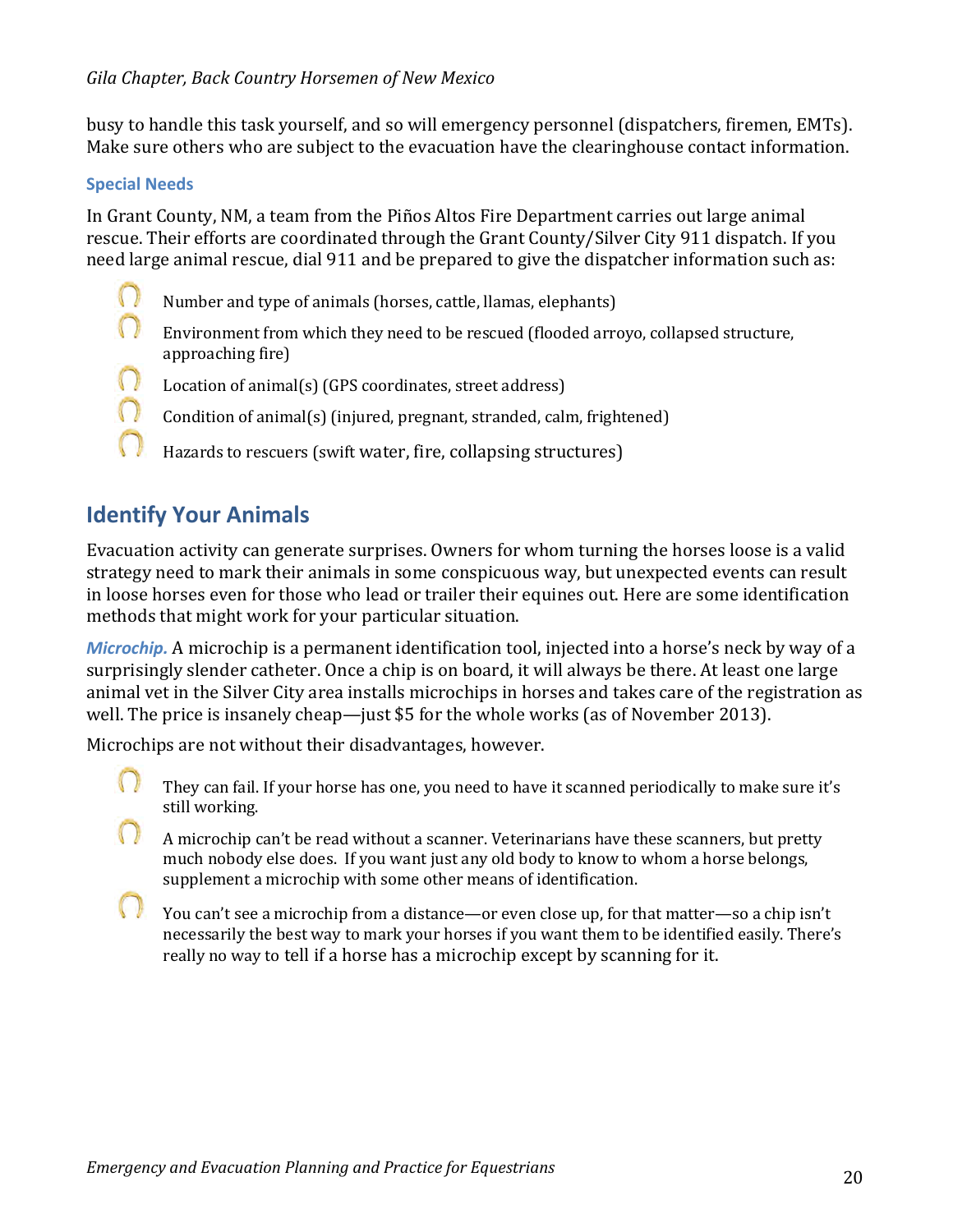**Tags and Straps.** A couple of options exist for marking your horse with a tag or strap.

Order a dog tag that bears your phone number and any other information you can fit onto the metal plate. Attach the tag to a line that you braid into the horse's mane. Here's a dog tag supplier that offers good prices and great service: http://www.dogtagsonline.com/



Use a permanent marker to write your telephone number on a Velcro leg or neck strap (like the ones at http://www.bocksid.com/). Then put the strap on the horse's fetlock or around his neck and away you go.





**Paint.** You can spray paint your telephone number onto your horse's sides. Presumably the hissing sound the paint makes as it comes out of the can won't cause a spook, but it might be wise to experiment before a secondary crisis erupts during an evacuation.

## **Training**

We can pretend we're not horse trainers, but we all know it's not true. Sometimes it seems like horses suffer from dementia. Like it is for the crazy aunt in your attic, most every situation is new for a horse, even if he's done a given something dozens of times. Fortunately, horses take pretty well to a couple of key evacuation activities, but you'll want to practice them periodically before your evacuation-induced adrenaline rush takes away your sanity—and theirs.

You'll also want to train yourself and your helpers in evacuation activities. Practice makes ... well, you know.

#### **Practice with the Horses**

#### *Trailering*

How easily do your equines load into a trailer? Do they consistently hop right on and stand quietly while you secure the doors? How well do they travel? Do they bicker and fuss with one another while you're on the road?

Your horses must load willingly and ride quietly if you need to evacuate. Even if they load well under normal conditions, they can key into your anxiety about the situation and become resistant to loading. If your horses don't get out much, be sure to practice loading them frequently during the calm times before an evacuation order comes calling.

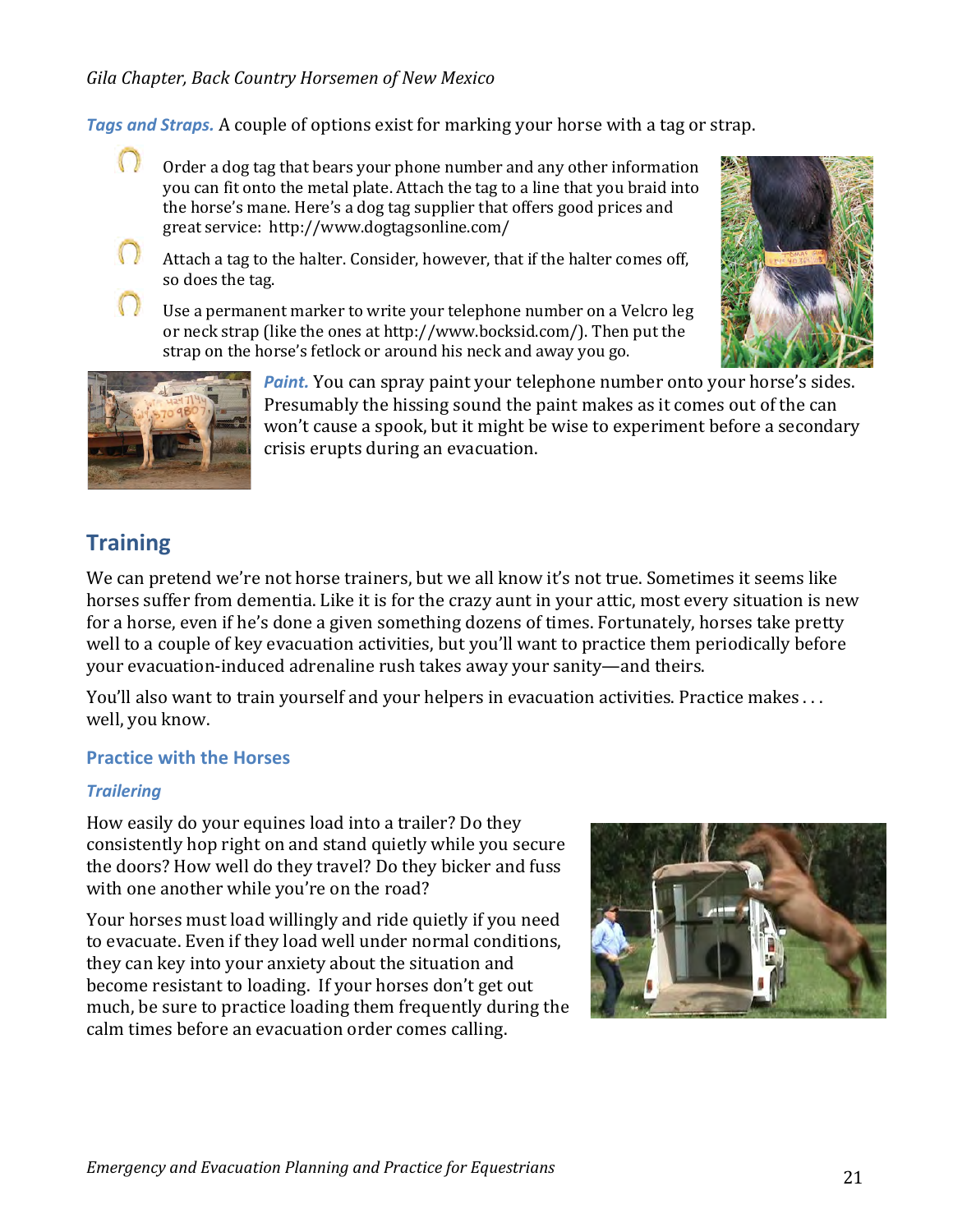#### *Blindfolding*

Like a towel in Douglas Adams' *The Hitchhiker's Guide to the Galaxy*, a blindfold is a massively useful thing for a horse owner. Sometimes horses respond to danger like the Ravenous Bugblatter Beast of Traal, which assumes that if you can't see it, it can't see you. If you can blindfold a horse, the horse might assume that because it can't see the danger, the danger can't see it. A calm and trusting horse can result.

Here are some tips for blindfolding a horse. Practice this now and then so both you and the horse know what to expect.

 $\langle \rangle$ Make a blindfold from an adult-sized long-sleeved shirt. The body of the shirt drapes over the horse's face and the sleeves tie behind its ears.

Lead the horse around while it's blindfolded.

You can also make a blindfold out of an ordinary fly mask. This is a useful approach because most horses have worn a fly mask, so it feels familiar. Attach (sew it on or use self-adhesive Velcro) a soft fabric panel to the outside of the mask over the eyes.

#### **Practice with People**

After you draw up your evacuation plan, practice it with everybody you expect to be involved your family members, friends, and neighbors.

 $\langle \cdot \rangle$ Drill your kids on their roles to make sure they understand them and are capable of carrying out their responsibilities.

Check evacuation supplies from time to time to make sure all supplies prepared and stowed in advance are where they're supposed to be and are in workable condition.

Have anybody who's assigned to drive practice hooking up the trailer and running down the road with it.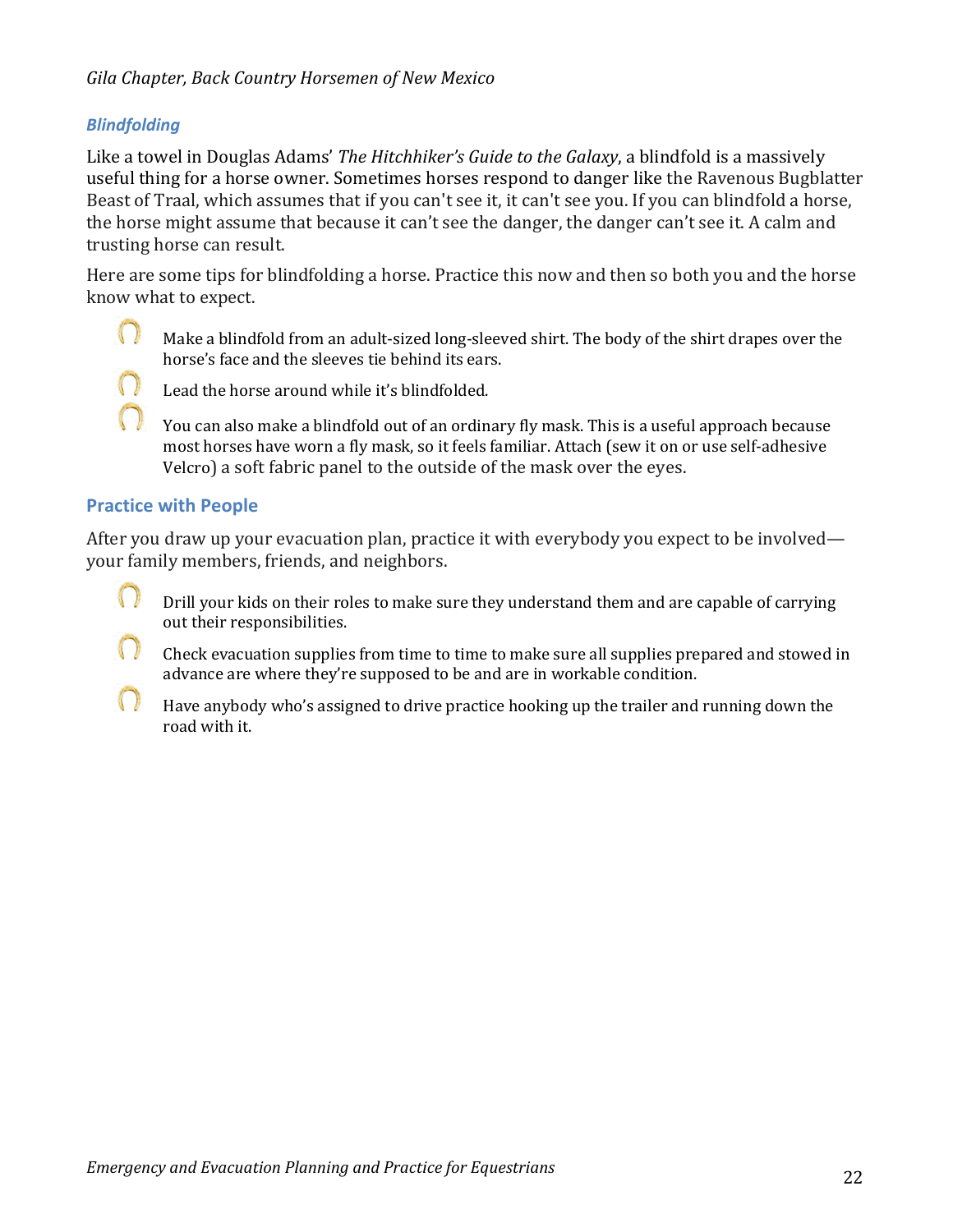## **Appendix 1 - Checklists**

#### **Supplies and Equipment**

| П            | Evacuation supplies are stored at the ready in a known location     |  |  |
|--------------|---------------------------------------------------------------------|--|--|
| $\mathsf{L}$ | Supplies checked for condition and completeness on (date:           |  |  |
| $\perp$      | Lead ropes                                                          |  |  |
| П            | <b>Blankets</b>                                                     |  |  |
| $\perp$      | Halters (leather-not nylon, which gets hot if close to fire)        |  |  |
| $\perp$      | 50' cotton rope                                                     |  |  |
| $\perp$      | ID tags                                                             |  |  |
| $\perp$      | Travel papers and contact info of your veterinarian                 |  |  |
| $\perp$      | Shirts for blindfolds                                               |  |  |
| П            | Spray paint (to identify animal)                                    |  |  |
| $\Box$       | Medical kits with instructions (e.g., medication dosages/frequency) |  |  |
| $\perp$      | <b>Medications</b>                                                  |  |  |
| $\perp$      | Camping gear (including flashlights and extra bags, duct tape)      |  |  |
| $\Box$       | Fire extinguisher                                                   |  |  |
| $\perp$      | Water supply                                                        |  |  |
| $\perp$      | Feed (3 days, with instructions)                                    |  |  |
| П            | Hay                                                                 |  |  |
|              | <b>Buckets</b>                                                      |  |  |
| $\perp$      | Feed tubs                                                           |  |  |
| $\perp$      | Feed bags                                                           |  |  |
|              | Fly spray and mask                                                  |  |  |
| ப            | Change of clothing                                                  |  |  |
|              |                                                                     |  |  |
|              |                                                                     |  |  |
|              |                                                                     |  |  |
|              |                                                                     |  |  |
|              |                                                                     |  |  |
|              |                                                                     |  |  |
|              |                                                                     |  |  |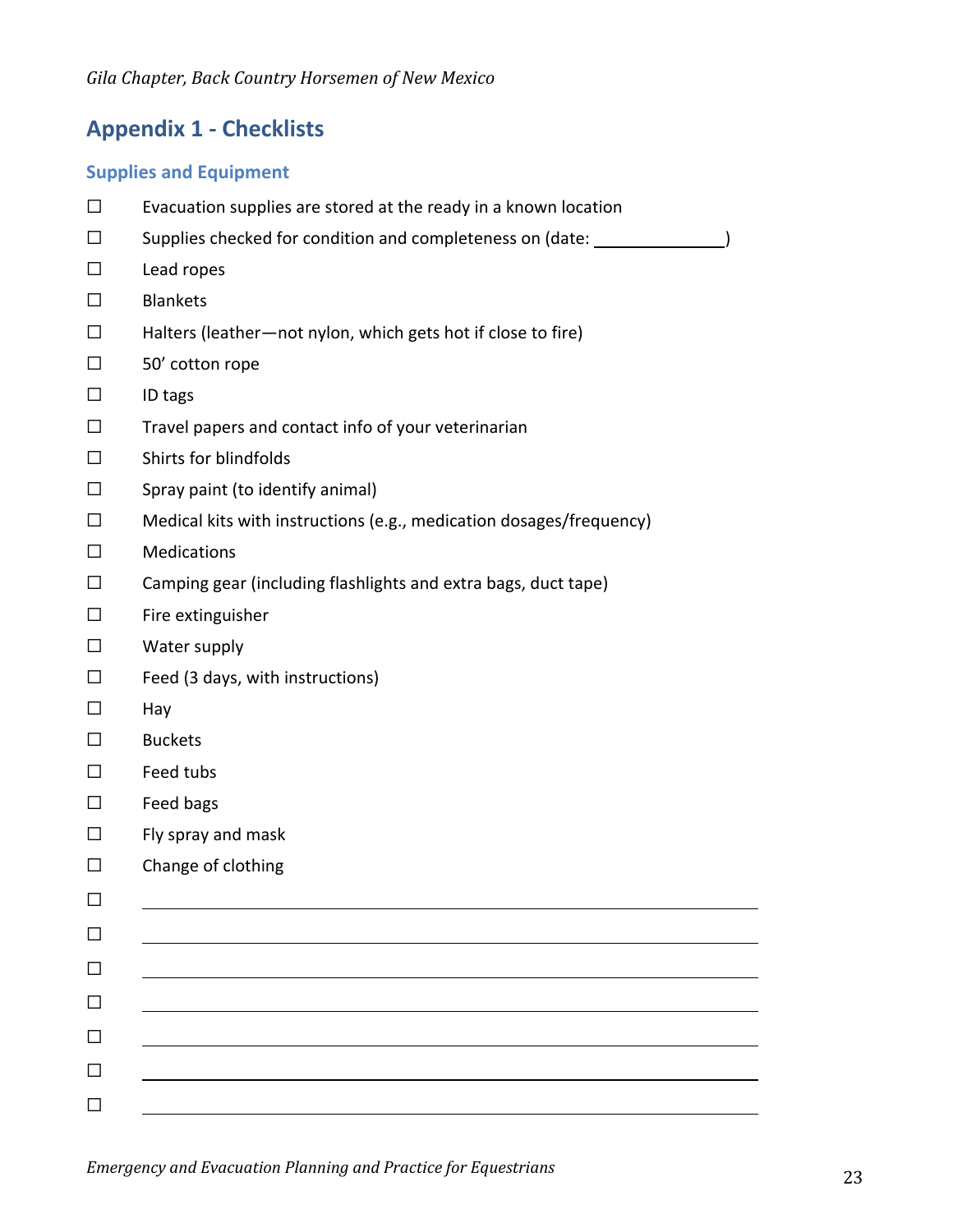## **Ingress/egress**

| $\mathsf{L}$ | Gates unlocked and open                   |
|--------------|-------------------------------------------|
| П            | Pets secured                              |
| $\Box$       | Access route free from obstacles          |
| $\Box$       | Alternate route planned                   |
| □            | Halters and lead ropes hanging from gates |
| $\Box$       |                                           |
| $\Box$       |                                           |
| $\Box$       |                                           |
| $\Box$       |                                           |
| $\Box$       |                                           |
| $\Box$       |                                           |
| $\mathbf{L}$ |                                           |
|              |                                           |

### **Transport**

- ☐ Transport papers in trailer or tow vehicle
- ☐ Tire pressure on trailer
- ☐ Tire pressure on tow vehicle
- ☐ Tire tread
- ☐ Water and electric systems
- ☐ Gates unlocked
- ☐ Destination known
- ☐ Destination distance
- ☐ Directions to destination (primary route)
- ☐ Directions to destination (alternate route)
- $\Box$  Route to destination is safe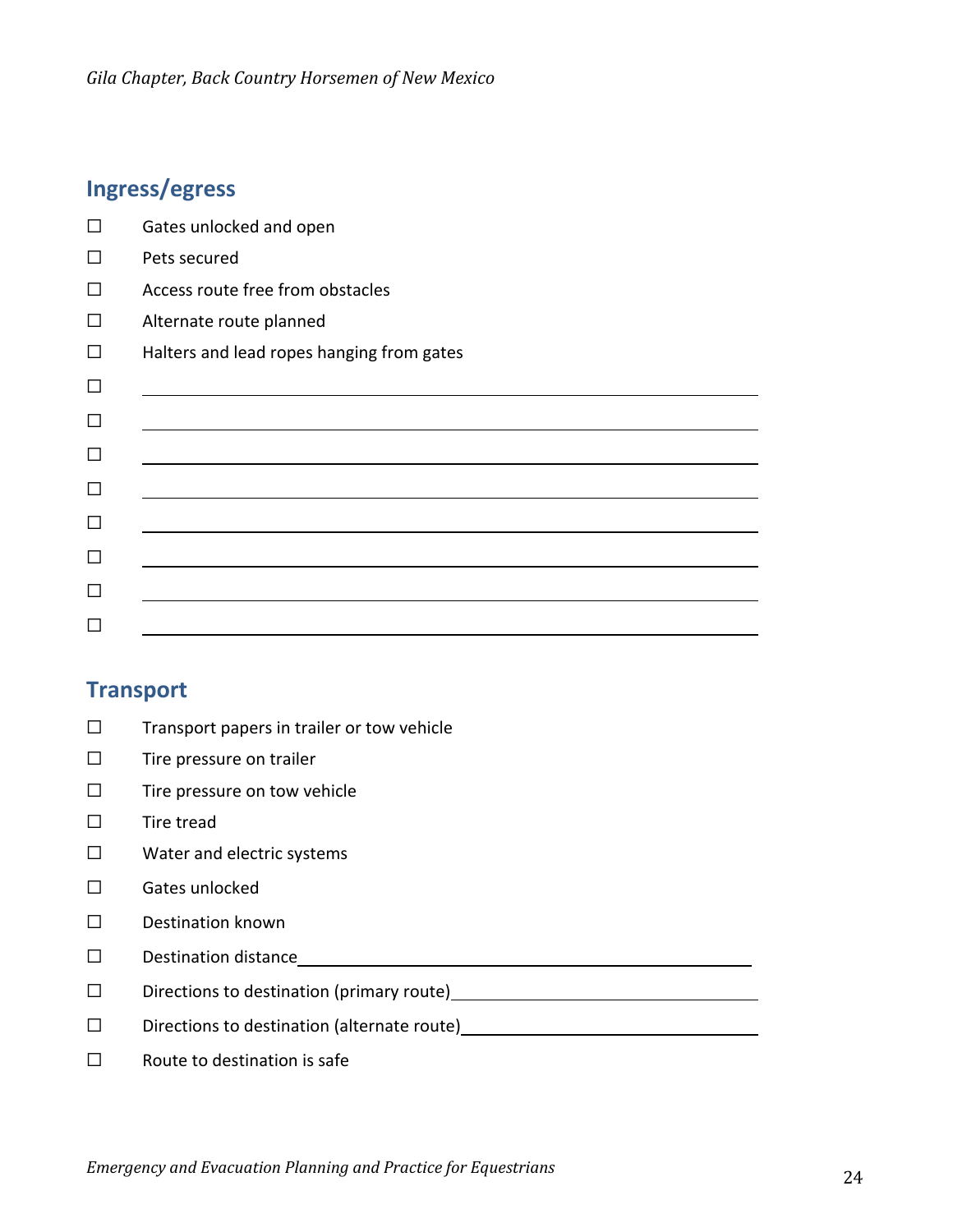## **Information for boarded or off-site animals**

|        | Facility protocols in hand and understood                                        |
|--------|----------------------------------------------------------------------------------|
|        | <b>Emergency notification requested</b>                                          |
|        |                                                                                  |
|        |                                                                                  |
| $\Box$ |                                                                                  |
|        | Owner access property                                                            |
|        | Owner can get vehicle close                                                      |
|        |                                                                                  |
|        | <u> 1989 - Andrea Andrew Maria (h. 1989).</u>                                    |
|        |                                                                                  |
|        |                                                                                  |
|        |                                                                                  |
|        |                                                                                  |
|        | ,我们也不会有什么。""我们的人,我们也不会有什么?""我们的人,我们也不会有什么?""我们的人,我们也不会有什么?""我们的人,我们也不会有什么?""我们的人 |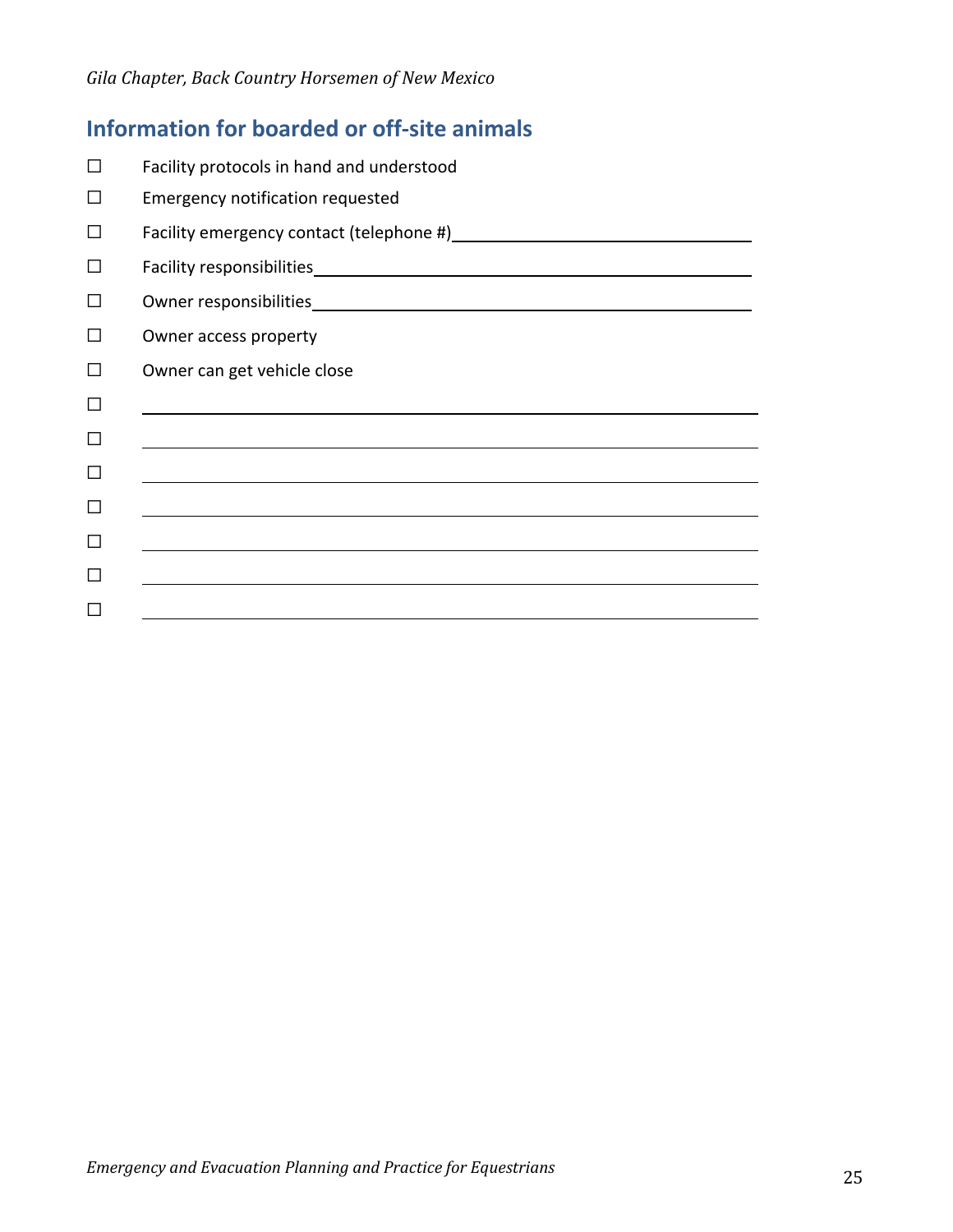## **Appendix 2 - Evacuation staging areas in Grant County, NM**

| <b>AREA</b>                               | <b>REPORT TO:</b>                     |
|-------------------------------------------|---------------------------------------|
| Pinos Altos Area                          | Silver High School Parking Lot        |
| Little Walnut, Cottage San, Bear Mountain | WNMU Fine Arts Auditorium Parking Lot |
| <b>Mining District</b>                    | Cobre High School Parking Lot         |
| Hanover-Fierro Canyon                     | Cobre High School Parking Lot         |
| <b>Mimbres Valley Area</b>                | San Lorenzo Elementary School         |
| Sapillo-Gila Hot Springs                  | Junction of Hwy 15 and 35             |
| <b>White Signal</b>                       | <b>White Signal Community Center</b>  |
| Cliff-Gila                                | Cliff High School Parking Lot         |
| <b>Mule Creek</b>                         | <b>Buckhorn RV Park</b>               |
| <b>Red Rock</b>                           | Junction of Hwy 464 and FS Road 851   |
| Tyrone                                    | <b>Tyrone Mercantile Parking Lot</b>  |

Also . . .

Southwest Horsemen's Rodeo Arena: 1 Caballero Road, US Highway 180 East, 1.15 miles east of traffic signal at 32<sup>nd</sup> Street Bypass, Silver City.

Grant County Fairgrounds: Arena Drive, Cliff. US Highway 180 West to NM Highway 211, then .20 miles to Arena Drive on left.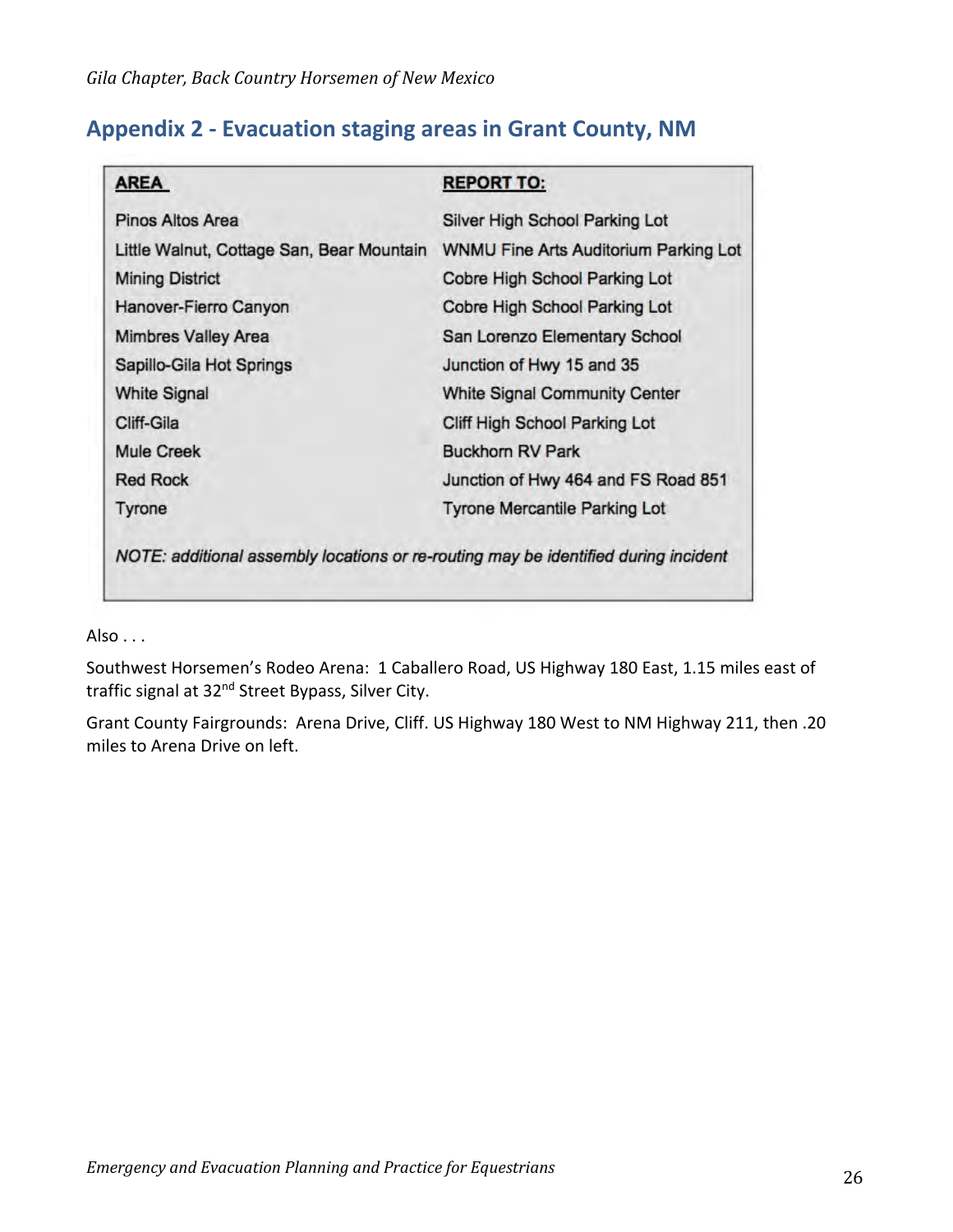## **Appendix 3 - Additional Resources**

#### **Evacuation Tips**

http://www.rmiia.org/catastrophes\_and\_statistics/evacuation\_plan.asp

http://www.usfa.fema.gov/citizens/home\_fire\_prev/wildfire/

http://www.readyforwildfire.org/

http://www.redcross.org/prepare/location/home-family/preparedness

#### **Silver City/Grant County Reverse 911**

https://public.coderedweb.com/CNE/F1EB82DDB71C

#### **Checklists**

http://www.texasprepares.org/campaign/Stay-or-Go\_Checklist.htm http://createthegood.org/toolkit/operation-emergency-prepare/evacuation-plan**checklists** 

#### **Emergency Preparedness**

http://www.nmdhsem.org/

http://aces.nmsu.edu/ces/nmhs/emergency-recommendation.html

http://nmhealth.org/hem/documents/Family-Emergency-Preparedness-Guide.pdf

#### **Incident Command System**

http://www.fema.gov/national-incident-management-system

#### **Animal Identification**

http://www.dogtagsonline.com/

http://www.bocksid.com/

#### **Large Animal Evacuation and Rescue**

http://www.whmentors.org/evac/trailer\_3-01.html

http://tlaer.org/

#### **Emergency Information Sources**

## Grant County Regional Dispatch Authority,  $575$ -388-8840

Local radio